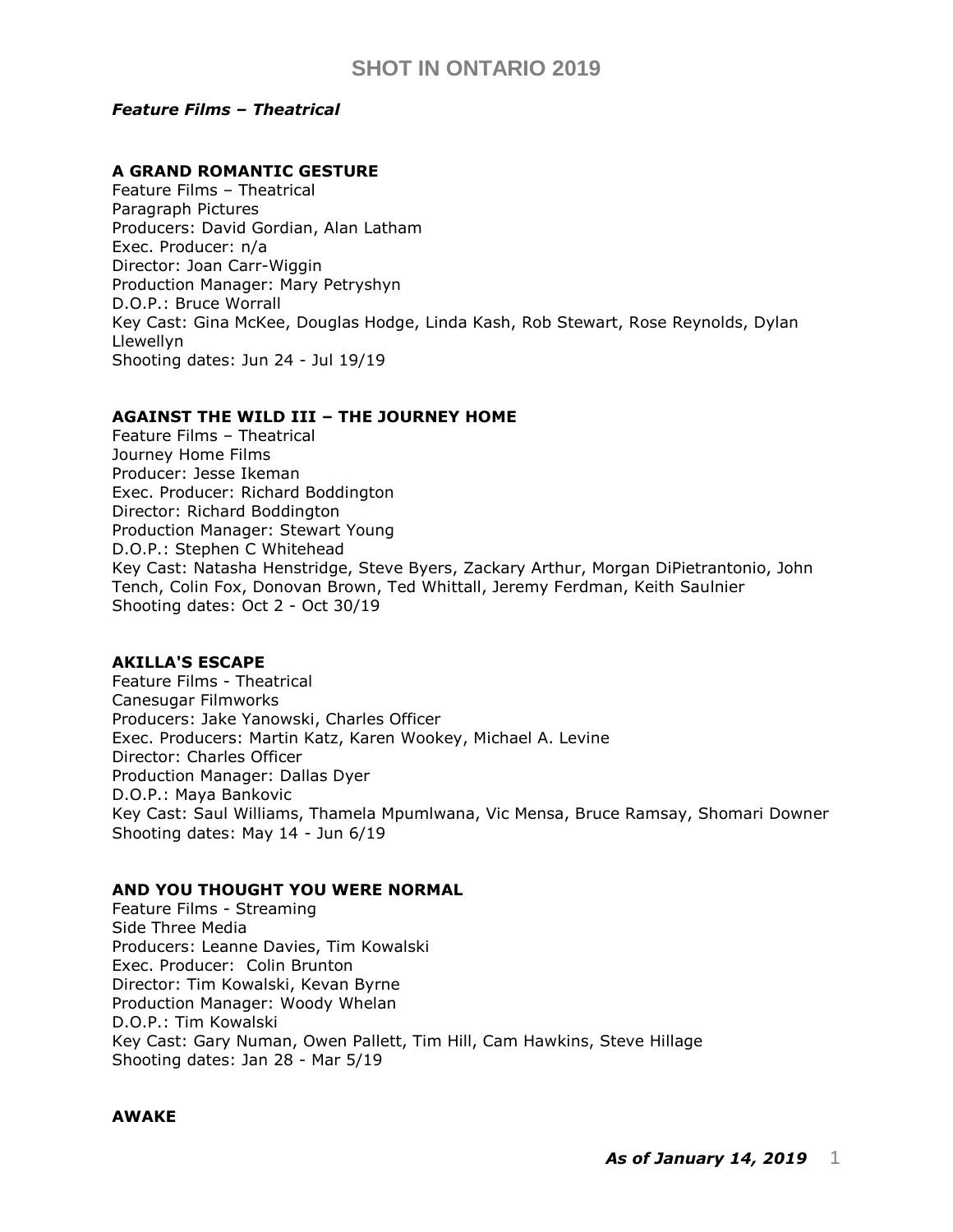Feature Films - Streaming eOne / Netflix Producers: Mark Gordon, Paul Schiff Executive Producer: Whitney Brown Director: Mark Raso Production Manager: Szonja Jakovits D.O.P.: Alan Poon Key Cast: Gina Rodrigues Shooting dates: Aug 6 - Sep 27/19

## **CASTLE IN THE GROUND**

Feature Films - Theatrical 2623427 Ontario Inc. Producer: Will Woods Exec. Producers: Andra Gordon, Mark Gringras, [John Hansen III,](https://pro.imdb.com/name/nm3637518/) John Laing, Rob Mcgillivray Director: Joey Klein Production Manager: Jennifer Mesich D.O.P.: Bobby Shore Key Cast: [Imogen Poots,](https://pro.imdb.com/name/nm1782299/) [Neve Campbell,](https://pro.imdb.com/name/nm0000117/) Tom Cullen, Alex Woff, Keir Gilchrist Shooting dates: Mar 4 - Mar 29/19

## **COSMIC DAWN**

Feature Films – Theatrical CosmicDawn Entertainment Inc Producers: Joseph Raso, Mark Raso, Brian Robertson Executive Producers: Mauro Muller, Patrick Hackett Director: Jeff Moneo Production Manager: Kim Yu D.O.P.: Vlad Horodinca Key Cast: Emmanuelle Chriqui, Camille Rowe, Joshua Burge, Antonia Zegers Shooting dates: Sept 30 - Nov 1/19

## **FALLING**

Feature Films - Theatrical Scythia Films, Zephyr Films, Perceval Pictures Producers: Daniel Bekerman, Viggo Mortensen, Chris Curling Exec. Producer: Peter Touche Director: Viggo Mortensen, Production Manager: Carmen Arndt D.O.P.: Marcel Zyskind Key Cast: Viggo Mortensen, Laura Linney, Lance Henriksen, David Cronenberg, Hannah Gross Shooting dates: Feb 27 - Apr 10/19

## **FEEL THE BEAT**

Feature Films - Streaming Twinkle Toes Movie Production Ltd. Producers: Susan Cartsonis, Brent Emery, Suzanne Farwell Exec. Producer: Aaron Barnett Director: Elissa Down Production Manager: Effy Papadopoulos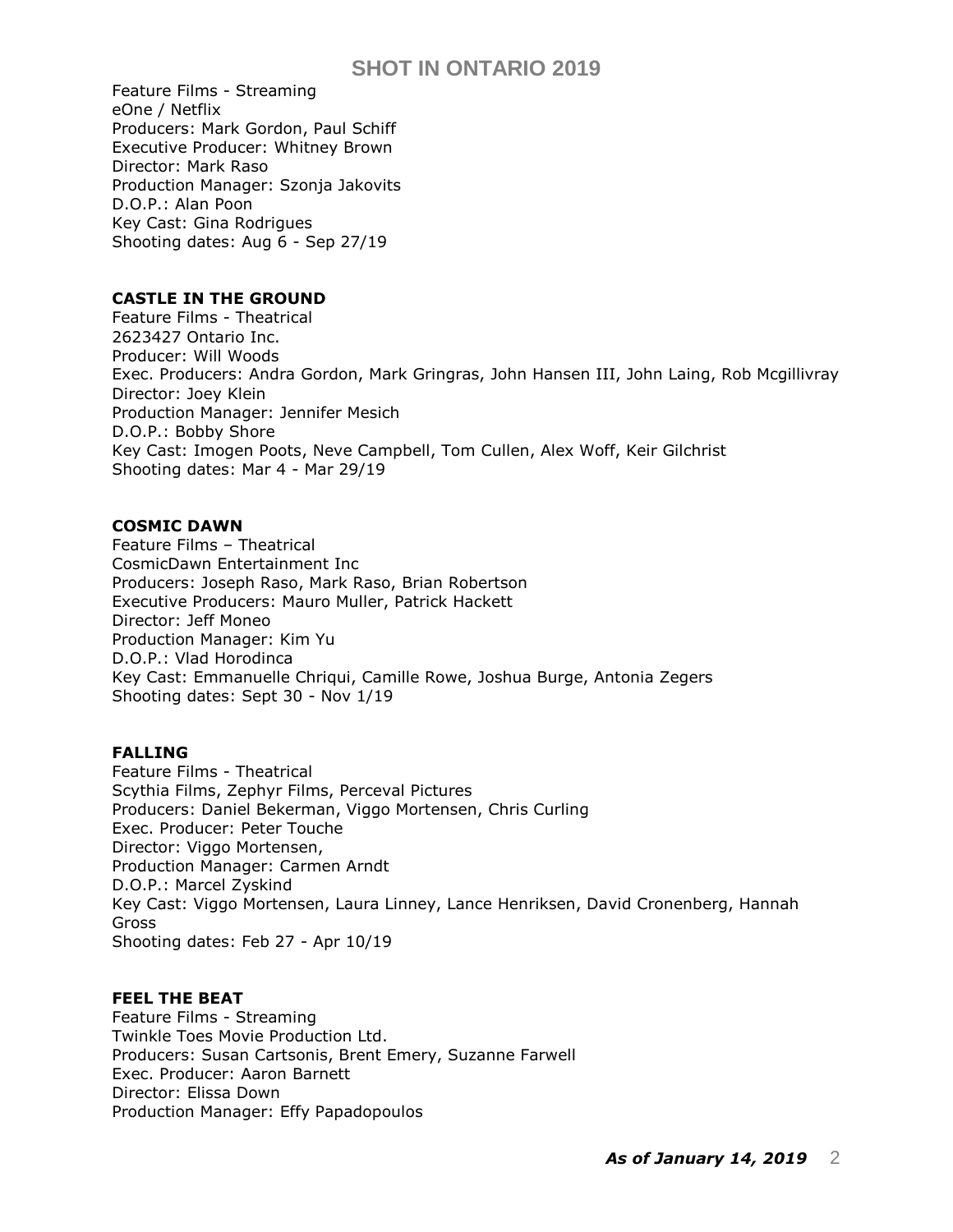D.O.P.: Amir Mokri Key Cast: [Sofia Carson,](https://pro.imdb.com/name/nm6259860/) [Enrico Colantoni,](https://pro.imdb.com/name/nm0170186/) [Marissa Jaret Winokur,](https://pro.imdb.com/name/nm0935441/) [Dennis Andres,](https://pro.imdb.com/name/nm5006946/) [Brandon](https://pro.imdb.com/name/nm5946906/)  [Kyle Goodman](https://pro.imdb.com/name/nm5946906/) Shooting dates: Jul 25 - Sep 20/19

### **GIRL**

Feature Films – Theatrical Girl Meets Fella Productions INC. Producer: Thomas Michael Exec. Producer: Lee Nelson Director: Chad Faust Production Manager: Jeff Hanes D.O.P.: Kristofer Bonnell Key Cast: Bella Thorne, Mickey Rourke, Chad Faust Shooing dates: Sep 16 - Oct 6/19

#### **HAPPY F'K'IN SUNSHINE**

Feature Films - Streaming 2569372 Ontario Inc. Producer: Ryan Keller Exec. Producers: [Jonathan Hlibka,](https://pro.imdb.com/name/nm3321892/) [Terry E. Markus](https://pro.imdb.com/name/nm3194153/) Director: Derek Diorio Production Manager: Ryan Keller D.O.P.: Clement Lush Key Cast: [Ted Dykstra,](https://pro.imdb.com/name/nm0245874/) [Kelly Boegel,](https://pro.imdb.com/name/nm5425465/) [Bridget Graham,](https://pro.imdb.com/name/nm5016485/) [Wes Williams,](https://pro.imdb.com/name/nm0661641/) [Jim Calarco](https://pro.imdb.com/name/nm1410216/) Shooting dates: Oct 1 - Nov 6/19

### **HAPPY PLACE**

Feature Films - Theatrical Sienna Films Producers: Jennifer Kawaja, Julia Sereny, Elise Cousineau, Andrew McCann Smith Exec. Producer: Helen Shaver Director: Helen Shaver Production Manager: Moe Rai D.O.P.: Jackson Parrell Key Cast: Clark Backo, Marie-Eve Perron, Tara Rosling, Liisa Repo-Martell, Mary Walsh Shooting dates: May 1 - May 31/19

### **HEADCASE (fka DIE IN A GUNFIGHT)**

Feature Films – Theatrical Gunfight Productions Inc. Producer: Tom Butterfield Exec. Producers: Jonathan Bronfman, Casey Walker Director: Collin Schiffli Production Manager: Michelle Aseltine D.O.P.: Magdalena Gorka Key Cast: Diego Boneta, Alexandra Daddario, Travis Fimmel Shooting dates: Nov 13 - Dec 13/19

### **LET IT SNOW**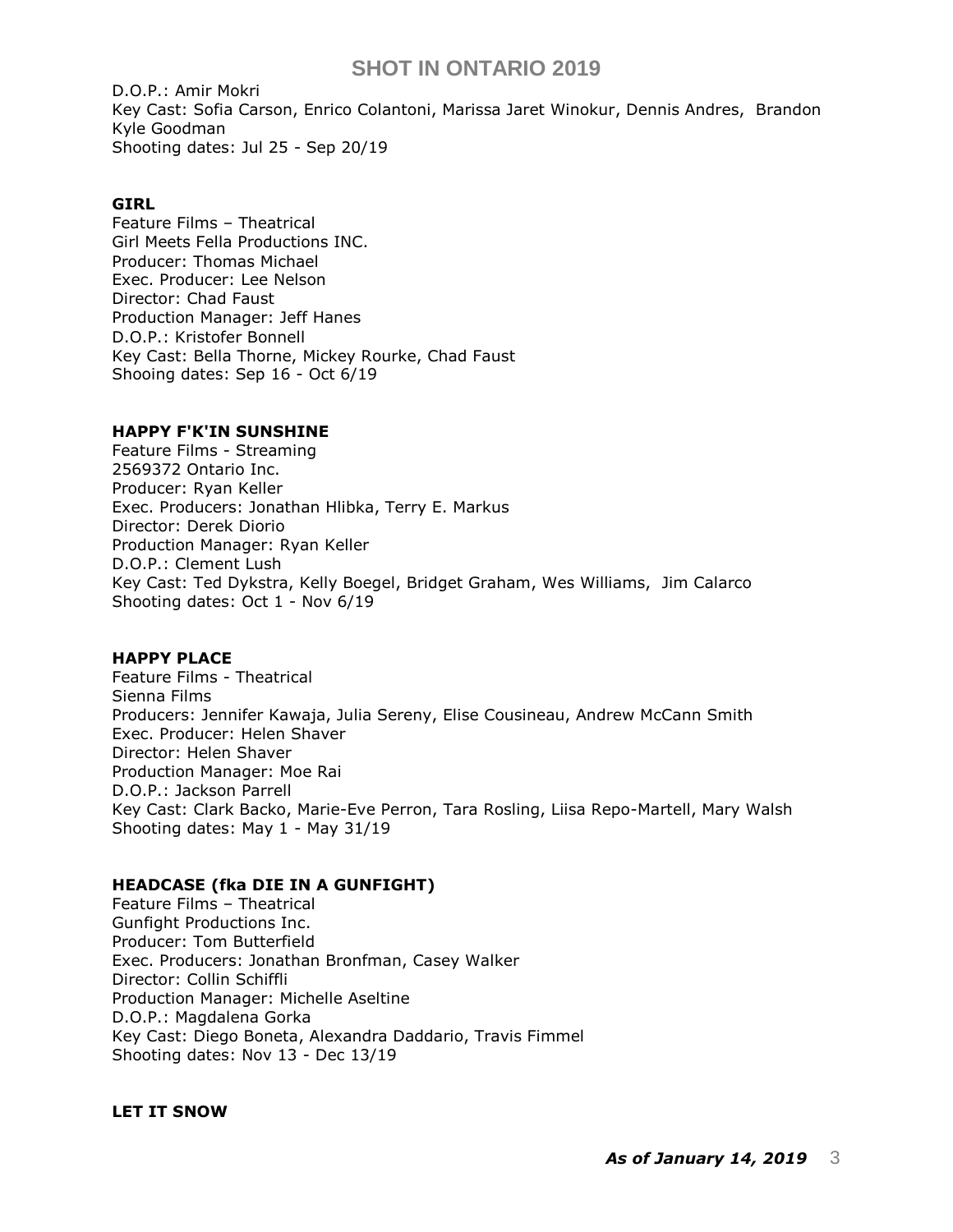Feature Films - Streaming Netflix Producers: Dylan Clark, B. Bauman, A. Faigen Exec. Producer: Brendan Ferguson Director: Luke Snellin Production Manager: Greg Denny D.O.P.: Jeff Cutter Key Cast: Isabella Moner, [Kiernan Shipka,](https://pro.imdb.com/name/nm2215143/) Mason Gooding, [Odeya Rush](https://pro.imdb.com/name/nm3843467/) Shooting dates: Feb 1 - Mar 29/19

## **LIKE A HOUSE ON FIRE**

Feature Films - Theatrical Woods Entertainment, Colonelle Pictures Producers: William Woods, Sarah Manning, Fanny Drew Exec. Producer: n/a Director: Jesse Noah Klein Production Manager: Jeanne-Marie Poulain D.O.P.: Ariel Methot Key Cast: Sarah Sutherland, [Jared Abrahamson](https://pro.imdb.com/name/nm4245462/) Shooting dates: Jun 12 – Jul 15/19

### **ON THE COUNT OF THREE**

Feature Films – Theatrical OTC3 Ontario Productions Inc. Producer: Shane Boucher Exec. Producer: Michael Baker Director: Jerrod Carmichael Production Manager: Caitlin Delaney D.O.P.: Marshall Adams Key Cast: Jerrod Carmichael, Christopher Abbott Shooting dates: Nov 4 - Nov 27/19

### **NIGHT RAIDERS**

Feature – Theatrical Alcina Pictures Producers: Tara Woodbury, Paul Barkin, [Ainsley Gardiner,](https://pro.imdb.com/name/nm1189390/) [Chelsea Winstanley,](https://pro.imdb.com/name/nm4438615/) [Georgina](https://pro.imdb.com/name/nm1673169/)  [Allison Conder](https://pro.imdb.com/name/nm1673169/) Exec. Producers: [Kyle Irving,](https://pro.imdb.com/name/nm1564564/) [Lisa Meeches,](https://pro.imdb.com/name/nm1583205/) [Taika Waititi](https://pro.imdb.com/name/nm0169806/) Director: Danis Goulet Production Manager: Alana Omolayole D.O.P.: Daniel Grant Key Cast: Elle-Máijá Tailfeathers, Brooklyn Letexier-Hart, Alex Tarrant, Amanda Plummer, Shaun Sipos. Eric Osborne Shooting dates: Oct 7 - Nov 7/19

#### **POSSESSOR**

Feature Films - Theatrical Rhombus Possessor Inc. Producers: Niv Fichman, Andy Starke, Kevin Kriegst, Fraser Ash Exec. Producers: Gary Hamilton, Ryan Hamilton Director: Brandon Cronenberg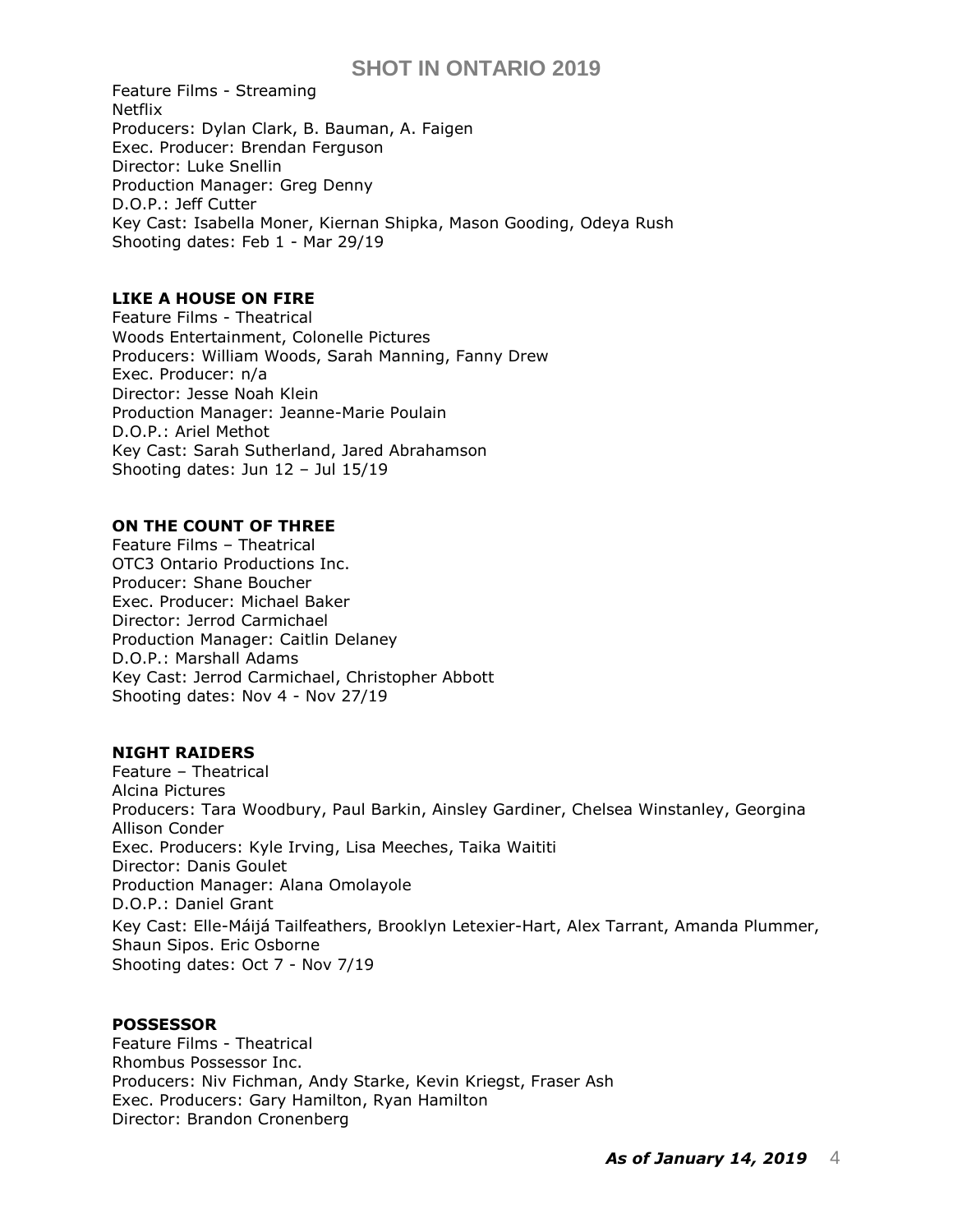Production Manager: Lori Fischburg-Befus D.O.P.: Karim Hussain Key Cast: Andrea Riseborough, Christopher Abbott, Jennifer Jason Leigh, Rossif Sutherland, Sean Bean Shooting dates: Apr 8 - May 12/19

### **STARDUST**

Feature Films - Theatrical Wildling Pictures Inc. Producers: Matt Code, Paul Van Carter Exec. Producers: Christopher Figg, Robert Whitehouse, Fabien Westerhoff Director: Gabriel Range Production Manager: Ashley Shields-Muir D.O.P.: Nic Knowland Key Cast: Johnny Flynn, Marc Maron, Jena Malone Shooting dates: Jun 17 - Jul 11/19

#### **SUGAR DADDY**

Feature Films - Theatrica Evolution Agency Productions Inc. / Clique Pictures Inc. Producers: Lauren Grant, Lori Lozinski Exec. Producer: n/a Director Wendy Morgan Production Manager: Michelle Koerssenn D.O.P.: Kristin Fieldhouse Key Cast: Kelly McCormack, Colm Feore, Nicholas Campbell, Aaron Ashmore, Peter Ishan Shooting dates: Mar 12 – Apr 5/19

### **THE BROKEN HEART GALLERY**

Feature - Theatrical BHG Productions Inc. Exec Producers: Mathew Hart, Andrew Robinson Producer: David Gross Director: Natalie Kinsky Production Manager: Lori Fischburg-Befus D.O.P.: Alar Kivilo Key Cast: Geraldine Viswanathan, Dacre Montgomery, Utkarsh Ambudkar, Bernadette Peters Shooting dates: Jul 16 - Aug 16/19

### **THE FOURTH WITCH**

Feature Films – Theatrical Sony Pictures/Blum House Producer: Dan Bekerman Exec. Producer: Bea Sequeira Director: Zoe-Lister Jones Production Manager: Ashley Shields Muir D.O.P.: Hillary Spera Key Cast: Cailee Spaeny, Gideon Adlon, Lovie Simone, Zoey Luna Shooting dates: Oct 22 - Dec 2/19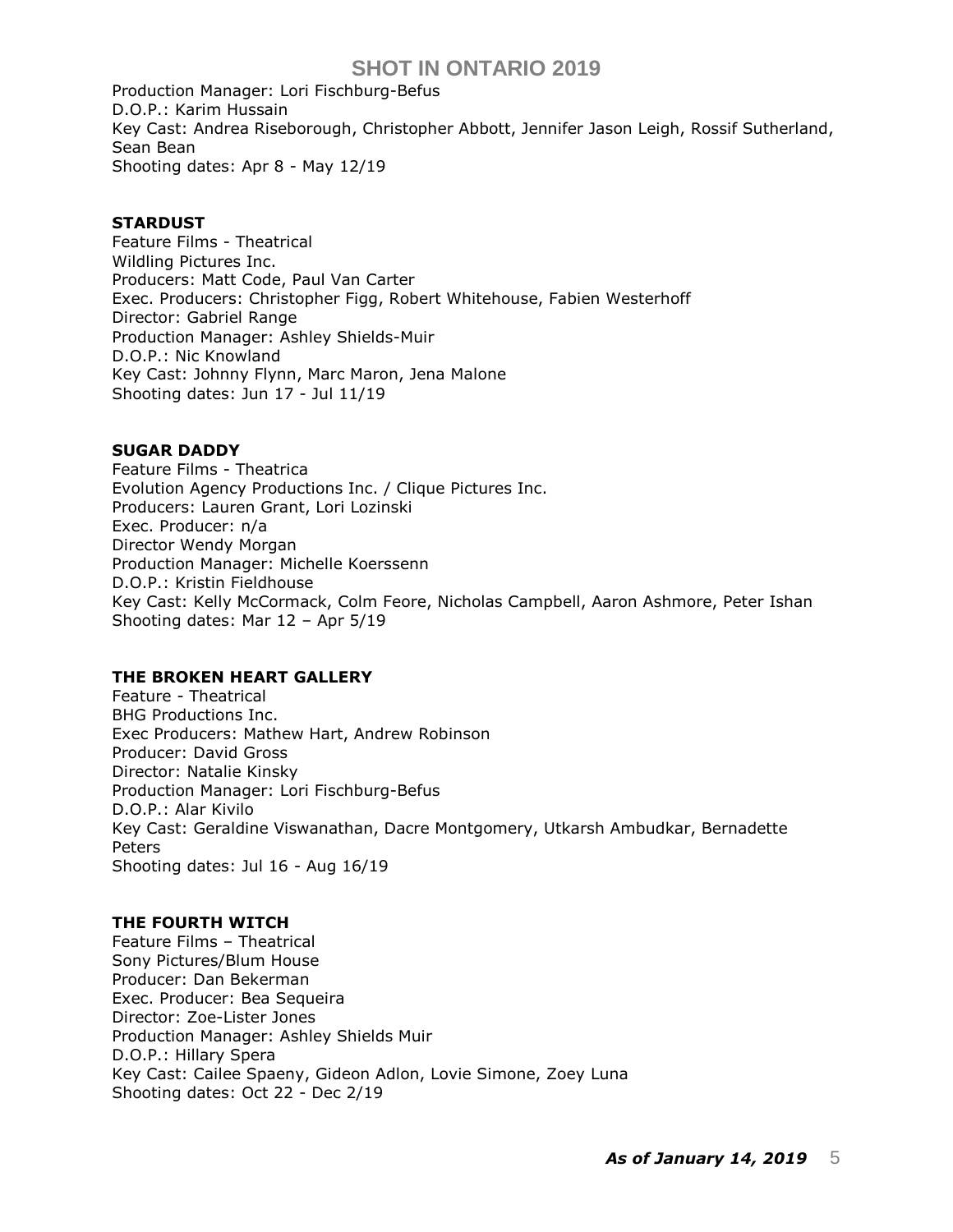## **THE EXCHANGE**

Feature Films - Theatrical Elevation Pictures Producers: Dan Hine, Christina Piovesan, Noah Segal Exec. Producers: [Ash Atalla,](https://pro.imdb.com/name/nm1027876/) [Simon Horsman,](https://pro.imdb.com/name/nm2551041/) [Tim Sealey,](https://pro.imdb.com/name/nm0780552/) [Jeffrey Soros](https://pro.imdb.com/name/nm3078928/) Director: Dan Mazer Production Manager: Brendan Brady D.O.P.: Jean-Philippe Bernier Key Cast: [Ed Oxenbould,](https://pro.imdb.com/name/nm4590837/) Avan Jogia, Justin Hartley, Jennifer Irwin, Paul Braunstein Shooting dates: Mar 30 - May 7/19

## **THE KID DETECTIVE**

Feature Films – Theatrical Woods Entertainment / JoBro Productions Producers: Will Woods, Jonathan Bronfman Executive Producers: Mark Gingras, John Laing, Berry Meyerowitz, Jeff Sackman Director: Evan Morgan Production Manager: Alona Metzer D.O.P.: Mike McLaughlin Key Cast: Adam Brody, Wendy Crewson, [Sophie Nélisse,](https://pro.imdb.com/name/nm4563869/) [Tzi Ma](https://pro.imdb.com/name/nm0002245/) Shooting dates: Sep 25 - Oct 30/19

## **THE KNIGHT BEFORE CHRISTMAS**

Feature Films - Streaming Netflix Producer: David Anselmo Exec. Producers: Brad Krevoy, Lorenzo Nardini Director: Monika Mitchell Production Manager: Marc Dasass D.O.P.: Greg Gardiner Key Cast: [Vanessa Hudgens,](https://pro.imdb.com/name/nm1227814/) [Josh Whitehouse,](https://pro.imdb.com/name/nm3262317/) [Emmanuelle Chriqui,](https://pro.imdb.com/name/nm0004825/) [Ella Kenion,](https://pro.imdb.com/name/nm0447785/) [Harry](https://pro.imdb.com/name/nm5272296/)  [Jarvis](https://pro.imdb.com/name/nm5272296/) Shooting date: Apr 22 - May 16/19

### **THE MIDDLE MAN**

Feature Films – Theatrical The Film Farm Producers: Jamie Manning, Jennifer Weiss, Simone Urdl Exec. Producer: n/a Director: Bent Hamer Production Manager: Andrew Cullen D.O.P.: John Christian Rosenlund Key Cast: Pal Sverre Hagen, Tuva Novonty, Paul Gross, Trond Fausa Aurvag, Aksel Hennie Shooting dates: Sep 30 - Oct 25/19

### **THE ORGAN DONOR**

Feature Films – Theatrical Saw IX Productions Canada Ltd. Producers: Oren Koules, Mark Burg Exec. Producer: Dan Heffner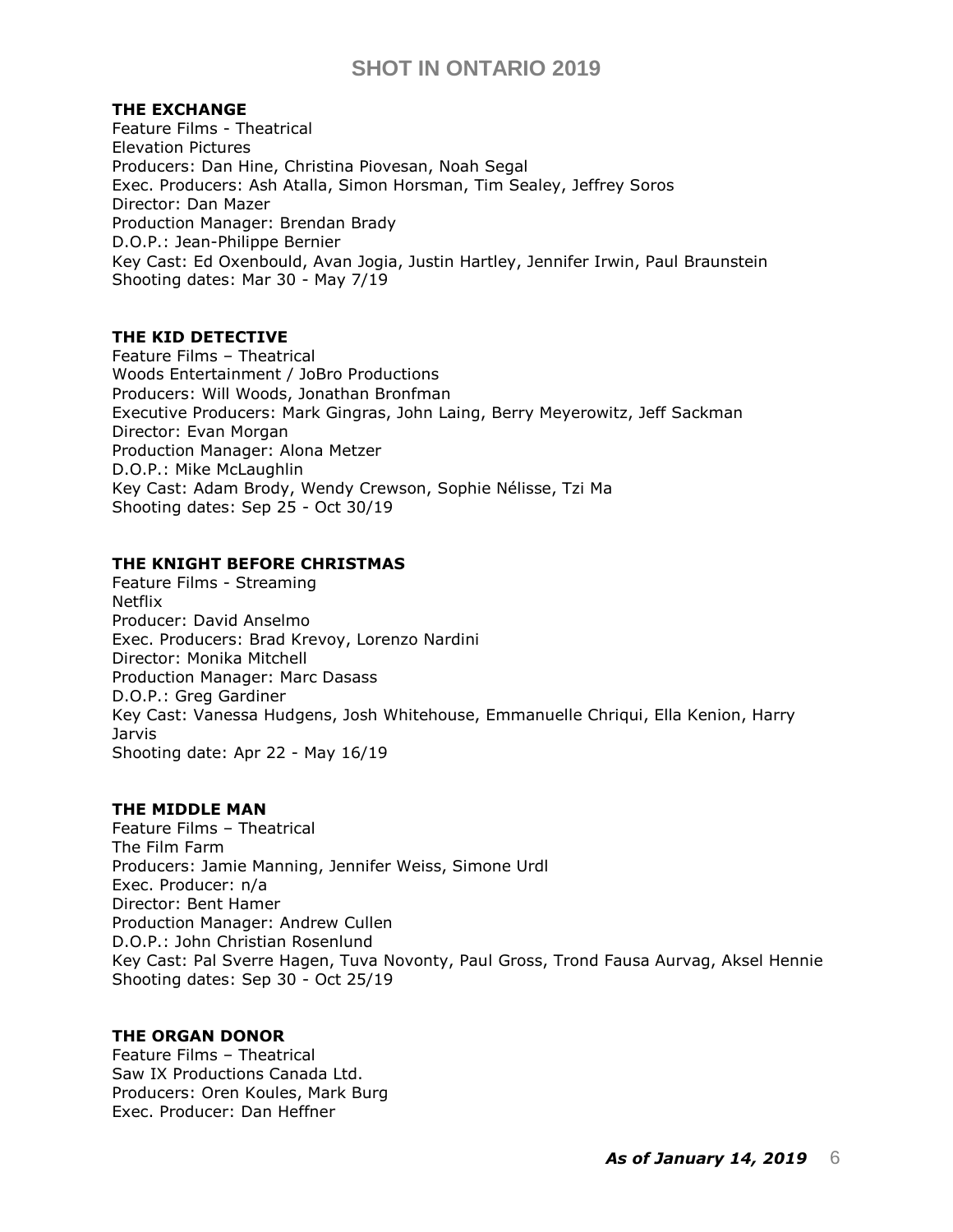Director: Darren Bousman Production Manager: Marc Dassas D.O.P.: Jordan Oram Key Cast: Samuel L. Jackson, Chris Rock, [Marisol Nichols,](https://pro.imdb.com/name/nm0629653/) [Max Minghella](https://pro.imdb.com/name/nm1540404/) Shooting dates: Jul 8 – Aug 26/19

#### **THE SILENCING**

Feature Films - Theatrical Silencing Canada Productions Inc. Producer: Cybill Lui, Kristy Neville Exec. Producer: [Maxime Cottray,](https://pro.imdb.com/name/nm8080197/) [Jonathan Gardner,](https://pro.imdb.com/name/nm2259044/) [Gabe Scarpelli,](https://pro.imdb.com/name/nm2665496/) [Ryan Shoup,](https://pro.imdb.com/name/nm10123323/) [Aram](https://pro.imdb.com/name/nm2727368/)  [Tertzakian](https://pro.imdb.com/name/nm2727368/) Director: Robin Pront Production Manager: Effy Papadopoulos D.O.P.: Manuel Dacosse Key Cast: Annabelle Wallis, [Hero Fiennes Tiffin,](https://pro.imdb.com/name/nm2842005/) [Melanie Scrofano,](https://pro.imdb.com/name/nm1234276/) [Nikolaj Coster-Waldau,](https://pro.imdb.com/name/nm0182666/) [Zahn McClarnon](https://pro.imdb.com/name/nm0565647/) Shooting dates: Apr 22 - May 24/19

### **WORK IT**

Feature Films - Streaming Work It Productions Inc. / Alloy Entertainment Producers: Leslie Morgenstein, Elysa Dutton Exec. Producer: Jeremiah Samuels Director Laura Terruso Production Manager: Anthony Pangalos D.O.P.: Rogier Stoffers Key Cast: Sabrina Carpenter, Liza Koshy, Keiynan Lonsdale Shooting dates: June 17 - Aug 2/19

#### *Movies for Television*

## **A DANGEROUS TEST**

Movies for Television Champlain Media East Inc. Producer: Neil Bregman Exec. Producers: David DeCrane, Breanne Hartley, Suzanne Chapman Director: Leo Scherman Production Manager: Adam Gowland D.O.P.: Gregor Hagey Key Cast: Kate Drummond, Sydney Meyer, Keara Graves, Sebastien Roberts Shooting dates: Dec 5 - Dec 20/19

### **A FAMILY'S NIGHTMARE**

Movies for Television Reel One Entertainment Producers: [Neil Bregman,](https://pro.imdb.com/name/nm0106842/) [Tom Berry](https://pro.imdb.com/name/nm0077686/) Exec. Producers: [David DeCrane,](https://pro.imdb.com/name/nm1362267/) [Gilles LaPlante](https://pro.imdb.com/name/nm0487628/) Director: Farhad Mann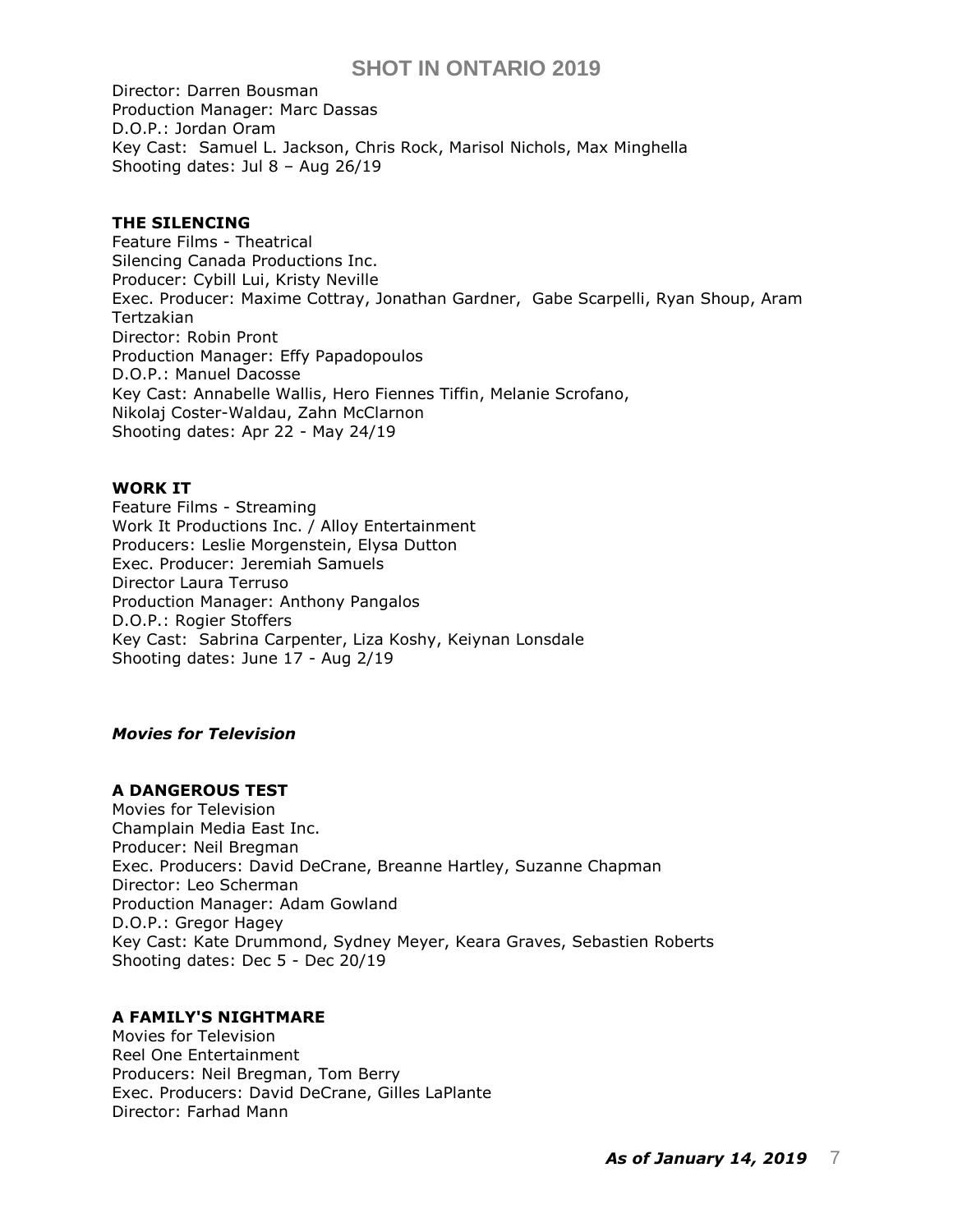Production Manager: Adam Gowland D.O.P.: [Kevin Rasmussen](https://pro.imdb.com/name/nm2035865/) Key Cast: [Damon Runyan,](https://pro.imdb.com/name/nm1575378/) [Percy Hynes White,](https://pro.imdb.com/name/nm4007171/) [Bree Williamson,](https://pro.imdb.com/name/nm1307775/) [Krista Bridges,](https://pro.imdb.com/name/nm0108765/) [Aniko](https://pro.imdb.com/name/nm3398072/)  [Kaszas](https://pro.imdb.com/name/nm3398072/) Shooting dates: Jul 15 - Jul 30/19

## **A STORYBOOK CHRISTMAS**

Movies for Television NB Thrilling Films 2 Producer: [Steve Boisvert,](https://pro.imdb.com/name/nm2656168/) Curtis Crawford, [Andrew E. Pecs](https://pro.imdb.com/name/nm0669810/) Exec. Producers: Tom Berry, Gilles Laplante, Lawrence Braun Director: Curtis Crawford Production Manager: Steve Boisvert D.O.P.: Bill St. John Key Cast: Ali Liebert, Jake Epstein, Habree Larratt Shooting dates: Jan 26 - Feb 10/19

### **ANGEL FALLS 2**

Movies for Television HP Angel Falls 2 Productions Inc. Producers: David Anslemo, James Moorhouse Exec. Producer: Amy Krell Dir.: Jonathan Wright Production Manager: James Mou D.O.P.: Jonathan Yapp Key Cast: Jen Lilley, Carlo Marks Shooting dates: Oct 7 - Oct 26/19

## **CHRISTMAS 9 TO 5**

Movies for Television Christmas 95 ULC Producers: Arnie Zipursky, Suzanne Berger, Tyler Levine Exec. Producer: Danielle von Zerneck Director: Jill Carter Production Manager: Jaye Gazeley D.O.P.: David Makin Key Cast: [Tiya Sircar,](https://pro.imdb.com/name/nm1587188/) [Joe Dinicol,](https://pro.imdb.com/name/nm0227710/) [George Wendt,](https://pro.imdb.com/name/nm0001841/) [Sheila McCarthy,](https://pro.imdb.com/name/nm0565319/) [Lara Jean Chorostecki](https://pro.imdb.com/name/nm1892299/) Shooting dates: Aug 19 - Sep 9/19

### **CHRISTMAS IN MONTANA**

Movies for Television Whizbang/Hallmark Exec Producers: Frank Siracusa, Andrea Raffaghello, Jonathan Eskenas, Kellie Martin Producer: Janina Barrett Director: TW Peacock Production Manager: Janina Barrett D.O.P.: Craig Wright Key Cast: Kellie Martin, Colin Ferguson, Ava Preston, Victoria Snow, Art Hindle Shooting dates: Oct 2 – 23/19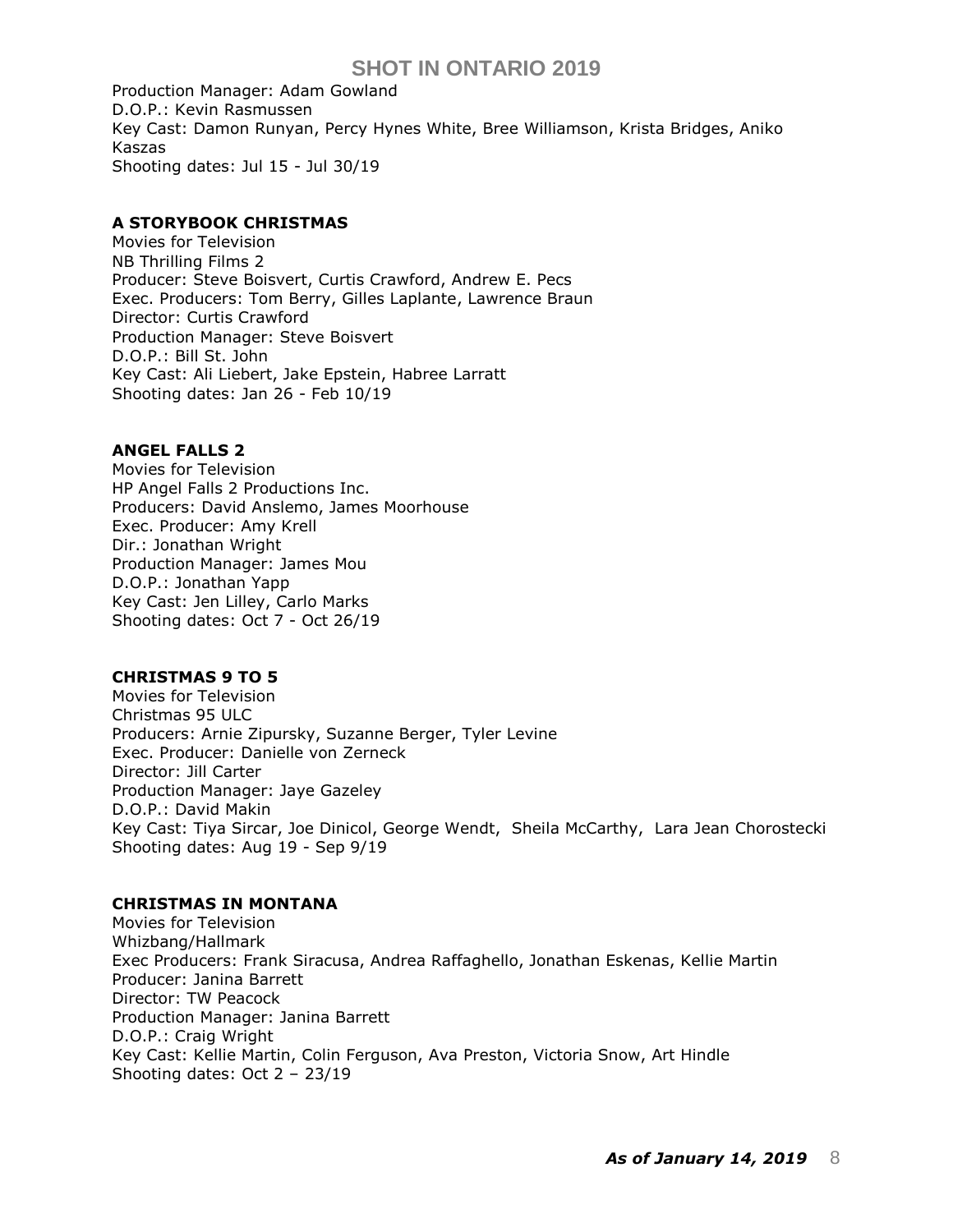#### **CHRISTMAS JARS**

Movies for Television Muse Entertainment Producer: Shane Boucher Exec. Producers: Jonas Prupas, Jesse Prupas Director: Jonathan Wright Production Manager: Caitlin Delaney D.O.P.: Michael Tien Key Cast: [Jeni Ross,](https://pro.imdb.com/name/nm5037746/) Krista Jang, Zehra Leverman, Tara Yelland, Markian Tarasiuk Shooting dates: Feb 25 - Mar 20/19

## **COLD FEET AT CHRISTMAS**

Movies for Television Silhouette Media Group Producer: Cathy Chung, James Mou Exec. Producer: Silvio Astarita Director: Harvey Crossland Production Manager: James Mou D.O.P.: Jonathan Elliot, Jay Guerriere Key Cast: [Candice Mausner,](https://pro.imdb.com/name/nm2417218/) Harmon Walsh, Suzanne Cyr Shooting dates: Mar 11 - Mar 22/19

### **COUNTRY AT HEART**

Movies for Television Hallmark Producer: [Steve Solomos](https://pro.imdb.com/name/nm0813448/) Exec. Producers: [Micheline Blais,](https://pro.imdb.com/name/nm0086406/) [Brad Krevoy,](https://pro.imdb.com/name/nm0471097/) [Lincoln Lageson](https://pro.imdb.com/name/nm0481276/) Dir.: Bradley Walsh Production Manager: James Mou D.O.P.: [Brett Van Dyke](https://pro.imdb.com/name/nm0886721/) Key Cast: [Jessy Schram,](https://pro.imdb.com/name/nm1789336/) [Niall Matter,](https://pro.imdb.com/name/nm2473076/) [Lucas Bryant,](https://pro.imdb.com/name/nm1674903/) [Annastasia Boston](https://pro.imdb.com/name/nm10545320/) Shooting dates: Aug 6 - Aug 24/19

## **CROSSWORD MYSTERIES: 19 ACROSS - PROPOSING MURDER**

Movies for Television Hallmark Producer: David Anselmo Exec. Producer: Brad Krevoy, Amy Krell Director: Don McCutcheon Production Manager: Byron Martin D.O.P.: Jonathan Yapp Key Cast: Lacey Chabert, Brennan Elliott, John Kapelos, Barbara Niven Shooting dates: Jul 2- Jul 20/19

### **CROSSWORD MYSTERY 3 – ABRACADAVER**

Movies for Television HP Crossword Mystery 3 Productions Inc. Producer: David Anselmo Exec. Producers: Brad Krevoy, Amy Krell Director: Jonathan Wright Production Manager: Byron Martin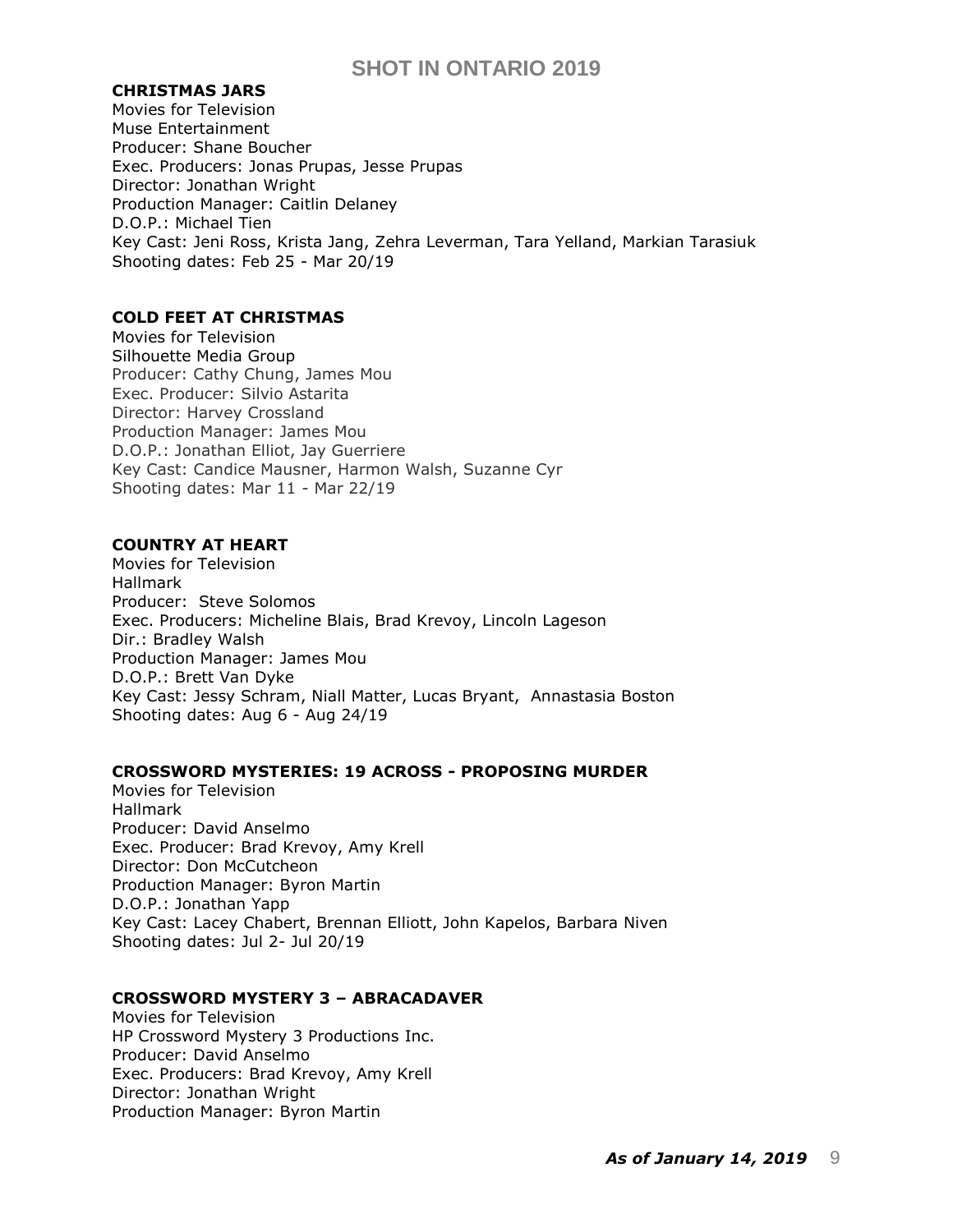D.O.P.: Jonathan Yapp Key Cast - Lacey Chabert, Brennan Elliott Shooting dates: Jul 29 - Aug 17/19

## **DAUGHTER DEAREST**

Movies for Television Reel One Entertainment Producers: Gilles LaPlante, Neil Bregman Production Manager: Adam Gowland Exec. Producer: Neil Bregman Director: Michelle Ouellet D.O.P.: Chistina Ienna Key Cast: Natalie Brown, Sydney Meyer, Amalia Jane Williamson, Taveeta Szymanowicz, Kristopher Turner Shooting dates: Oct 28 - Nov 12/19

## **DOUBLE HOLIDAY**

Movies for Television [Muse Entertainment Enterprises](https://pro.imdb.com/company/co0005803/?ref_=tt_co_prod_co) Producer: Shane Boucher Exec. Producers: Jonas Prupas, Joel Rice Director: Don McBready Production Manager: Caitlin Delaney D.O.P.: Michael Galbraith Key Cast: [Carly Pope,](https://pro.imdb.com/name/nm0005318/) [Kristoffer Polaha,](https://pro.imdb.com/name/nm1119340/) [Judah Katz,](https://pro.imdb.com/name/nm0441754/) [Nick Allan,](https://pro.imdb.com/name/nm0019994/) [Jordan Blais](https://pro.imdb.com/name/nm10074649/) Shooting dates: Aug 19 - Sep 8/19

## **GLAMOROUS**

Movies for Television CN Pilot Productions Inc. / CBS Producer: Thom J. Pretak Exec. Producers: Michael Rauch, Jordon Nardino, Frank Siracusa, John Weber Director: Eva Longoria Baston Production Manager: David Till D.O.P.: Alison Kelly Key Cast: [Peyton List,](https://pro.imdb.com/name/nm2572554/) [Brooke Shields,](https://pro.imdb.com/name/nm0000222/) [John Barrowman,](https://pro.imdb.com/name/nm0057882/) [Pierson Fode,](https://pro.imdb.com/name/nm4943457/) [Jade Payton](https://pro.imdb.com/name/nm9070920/) Shoot: Mar 15 - Mar 29/19

## **GROUNDED FOR CHRISTMAS**

Movies for Television Lifetime Producer: Jesse Ikeman, Chris Giroux Exec. Producers: [Larry Grimaldi,](https://pro.imdb.com/name/nm0342124/) [Julianna Hays,](https://pro.imdb.com/name/nm3057670/) [Arnie Zipursky](https://pro.imdb.com/name/nm0957160/) Director: Amyn Kaderali Production Manager: Vince Genuardi D.O.P.: Peter Benison Key Cast: Cheryl Ladd, [Julianna Guill,](https://pro.imdb.com/name/nm1566474/) Corey Sevier, [Paula Brancati](https://pro.imdb.com/name/nm1273957/) Shooting dates: Aug 6 - Aug 30/19

### **KILLER PROM**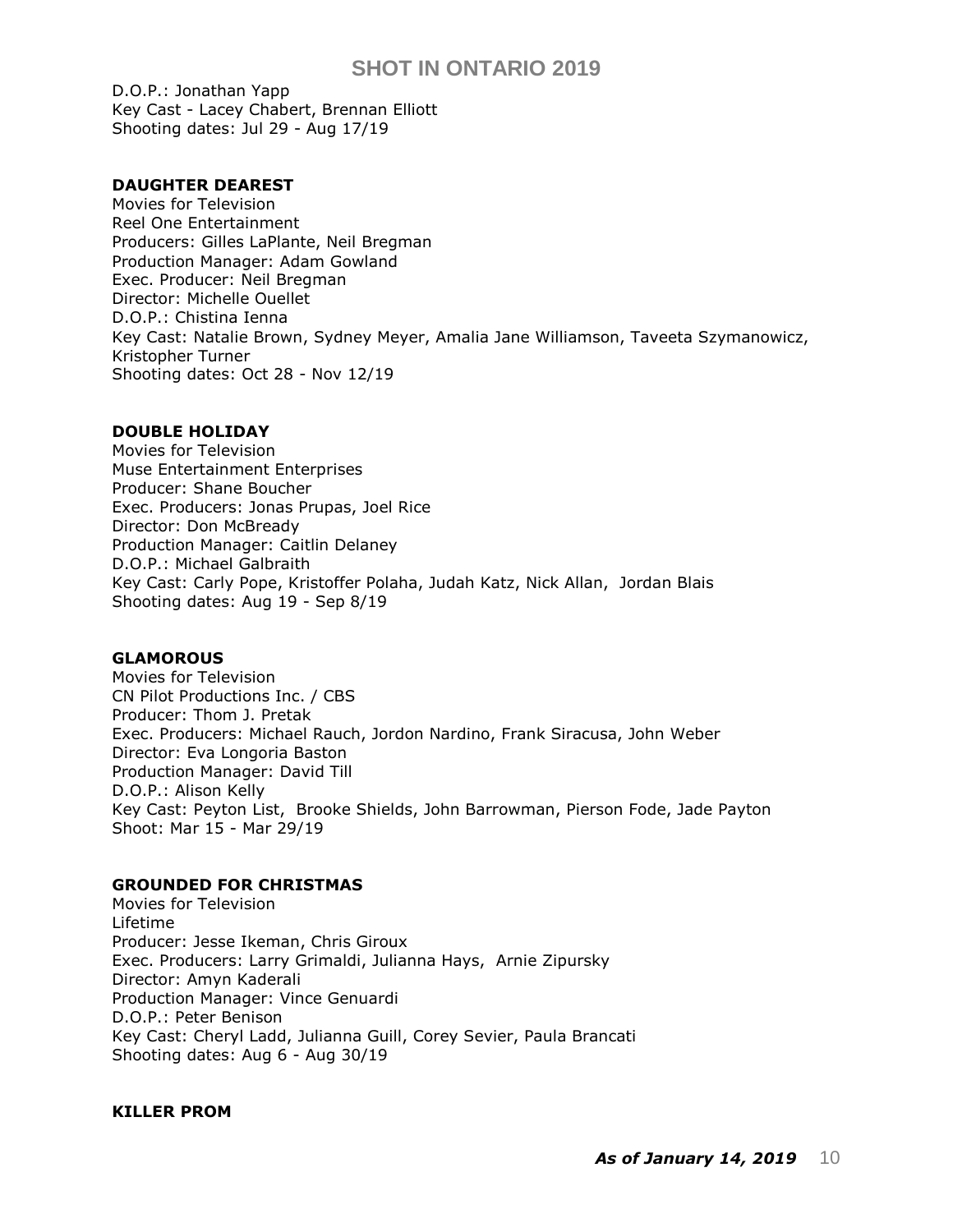Movies for Television [NB Thrilling Films 6](https://pro.imdb.com/company/co0533604/?ref_=tt_co_prod_co) Producers: [Steve Boisvert,](https://pro.imdb.com/name/nm2656168/) [Neil Bregman](https://pro.imdb.com/name/nm0106842/) Exec. Producers: [Sebastian Battro,](https://pro.imdb.com/name/nm3537662/) Tom Berry, Pierre David Director: [Alexandre Carrière](https://pro.imdb.com/name/nm3708936/) Production Manager: Steve Boisvert D.O.P.: [Bill St. John](https://pro.imdb.com/name/nm0820616/) Key Cast: [Yvonne Zima,](https://pro.imdb.com/name/nm0956531/) [Mark Lutz, J](https://pro.imdb.com/name/nm0527592/)ordan Blais, [Gabriel Darku,](https://pro.imdb.com/name/nm7523016/) [Brianna Barnes](https://pro.imdb.com/name/nm3034348/) Shooting dates: Aug 10 - Aug 29/19

## **MADISON 1**

Movies for Television [N.B Thrilling Films 8](https://pro.imdb.com/company/co0620598/?ref_=tt_cc_nm_1) Producer: Steve Boisvert, [Neil Bregman](https://pro.imdb.com/name/nm0106842/) Exec. Producers: [Sebastian Battro,](https://pro.imdb.com/name/nm3537662/) Tom Berry, [Christine Conradt](https://pro.imdb.com/name/nm0175768/) Director: [Alexandre Carrière](https://pro.imdb.com/name/nm3708936/) Production Manager: Steve Boisvert, [Josée Langlois \(II\)](https://pro.imdb.com/name/nm8960963/) D.O.P.: [Bill St. John](https://pro.imdb.com/name/nm0820616/) Key Cast: Celeste Desjardins, Travis Nelson, Kelly Hope Taylor, Michael Dickson, James **Hicks** Shooting dates: Sep 22 - Oct 11/19

#### **MADISON 2**

Movies for Television [N.B Thrilling Films 4](https://pro.imdb.com/company/co0620598/?ref_=tt_cc_nm_1) Producer: n/a Exec. Producers: [Sebastian Battro,](https://pro.imdb.com/name/nm3537662/) Tom Berry, [Christine Conradt,](https://pro.imdb.com/name/nm0175768/) Steve Boisvert, Pierre David Director: [Alexandre Carrière](https://pro.imdb.com/name/nm3708936/) Production Manager: [Josée Langlois](https://pro.imdb.com/name/nm8960963/) D.O.P.: [Bill St. John](https://pro.imdb.com/name/nm0820616/) Key Cast: Celeste Desjardins, Travis Nelson, Kelly Hope Shooting dates: Oct 22 – Nov 11 /19

## **MADISON 3**

Movies for Television [N.B Thrilling Films 4](https://pro.imdb.com/company/co0620598/?ref_=tt_cc_nm_1) Producers: Neil Bregman, Curtis Crawford Exec. Producers: [Sebastian Battro,](https://pro.imdb.com/name/nm3537662/) Tom Berry, [Christine Conradt](https://pro.imdb.com/name/nm0175768/) Director: Curtis Crawford Production Manager: [Josée Langlois](https://pro.imdb.com/name/nm8960963/) D.O.P.: [Bill St. John](https://pro.imdb.com/name/nm0820616/) Key Cast: Celeste Desjardins, Travis Nelson, Kelly Hope, [Anastasia Phillips](https://pro.imdb.com/name/nm2107127/) Shooting dates: Nov 22 - Dec 13/19

#### **NOSTALGIC CHRISTMAS aka THE HOUSE OF WOODEN SANTAS**

Movies for Television Hallmark Producer: Borga Dorter Executive Producers: Lief Bristow, Agnes Bristow Director: J.B. Sugar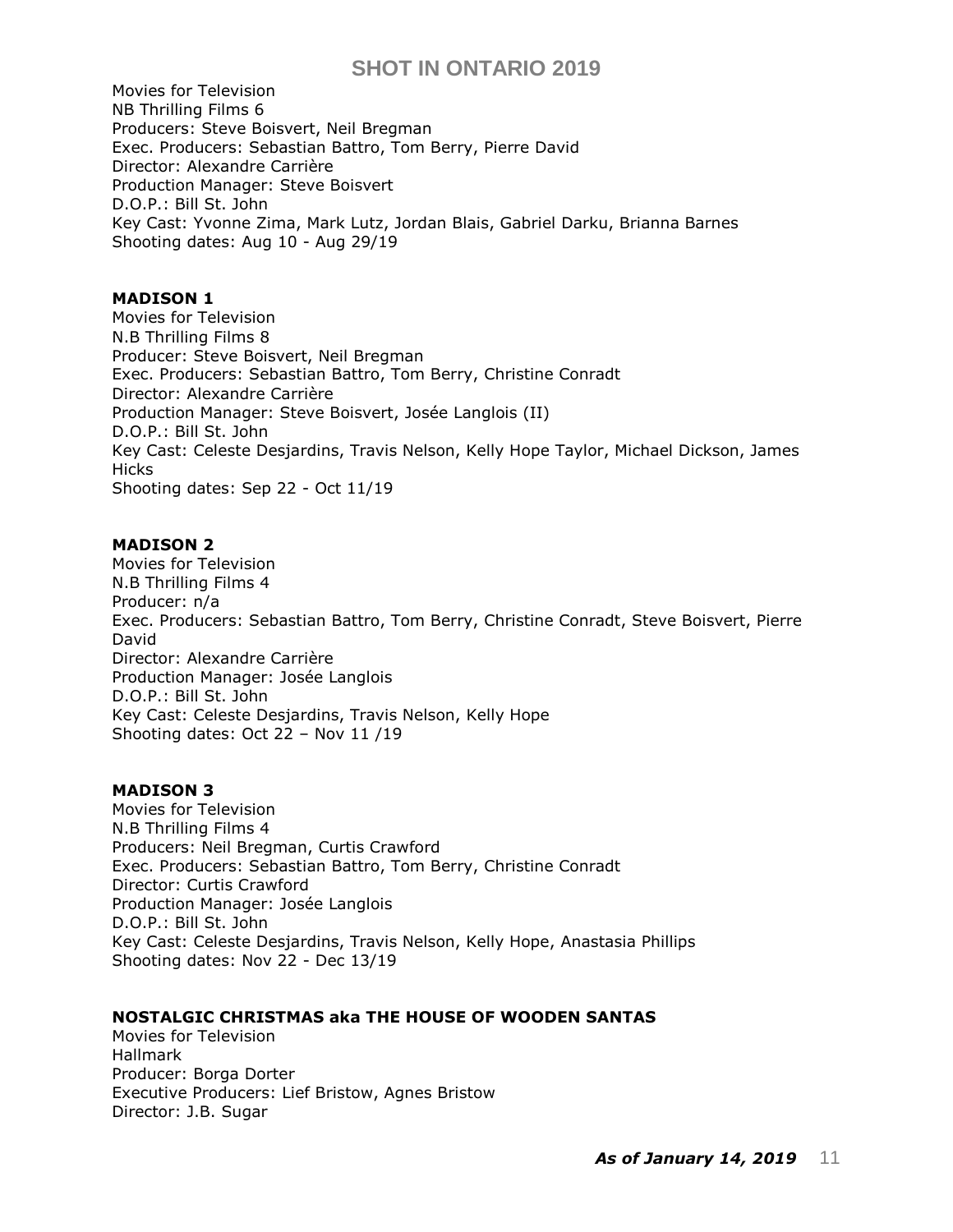Production Manager: Helene C. Valinsky D.O.P.: David Perrault Key Cast: Trevor Donovan, Brooke D'Orsay, Chad Willett, Tara Joshi, Ron Lea Shooting dates: Jun 10 - Jun 28/19

### **ROMANCE RETREAT**

Movies for Television Hallmark Producer: Neil Bregman, Bob Wertheimer Exec. Producers: Tom Berry, Gilles Laplante, Lawrence Braun Director: Steve DiMarco Production Manager: Dave Feeney D.O.P.: Paul Mitchnick Key Cast: Amanda Schull, Stefan Gonzales Shooting dates: Mar 15 - Apr 1/19

#### **SAVING ALEX**

Movies for Television Lifetime Producer: Mary Anne Waterhouse Exec. Producers: Kyle Clark, Lina Wong, Jeffery Hunt. Director: Jeffery Hunt Production Manager: Moe Rai D.O.P.: Darin Moran Key Cast: Steve Cumyn, Addison Holley, Kate Drummond, Sarah Booth Shooting dates: Mar 5 - Mar 22/19

### **SECRET SOCIETY OF 2ND BORN ROYALS**

Movies for Television ABC / Disney Producers: Zanne Devine, M.Spencer-Phillips Exec. Producer: Zanne Devine Director: Anna Mastro Production Manager: Karen Doble D.O.P.: Jaron Presant Key Cast: Peyton Elizabeth Lee, Nils Fitch, Kenny Wong, Sukhman Gill, [Jadiel Dowlin](https://pro.imdb.com/name/nm6636855/) Shooting dates: May 06, 2019 - Jun 21, 2019

### **SINCERELY, YOURS TRULY**

Movies for Television [Movie Venture Inc.](https://pro.imdb.com/company/co0095442/?ref_=tt_co_prod_co) Producer: Neil Bregman Exec. Producer: Gilles Laplante Director: Annie Bradley Production Manager: Adam Gowland D.O.P.: Justin Black Key Cast: Natalie Hall, Marshall Williams, Nicki Whitely, Jen Pogue, [Torren Sylvain](https://pro.imdb.com/name/nm4809005/) Shooting dates: May 21/19 - June 5/19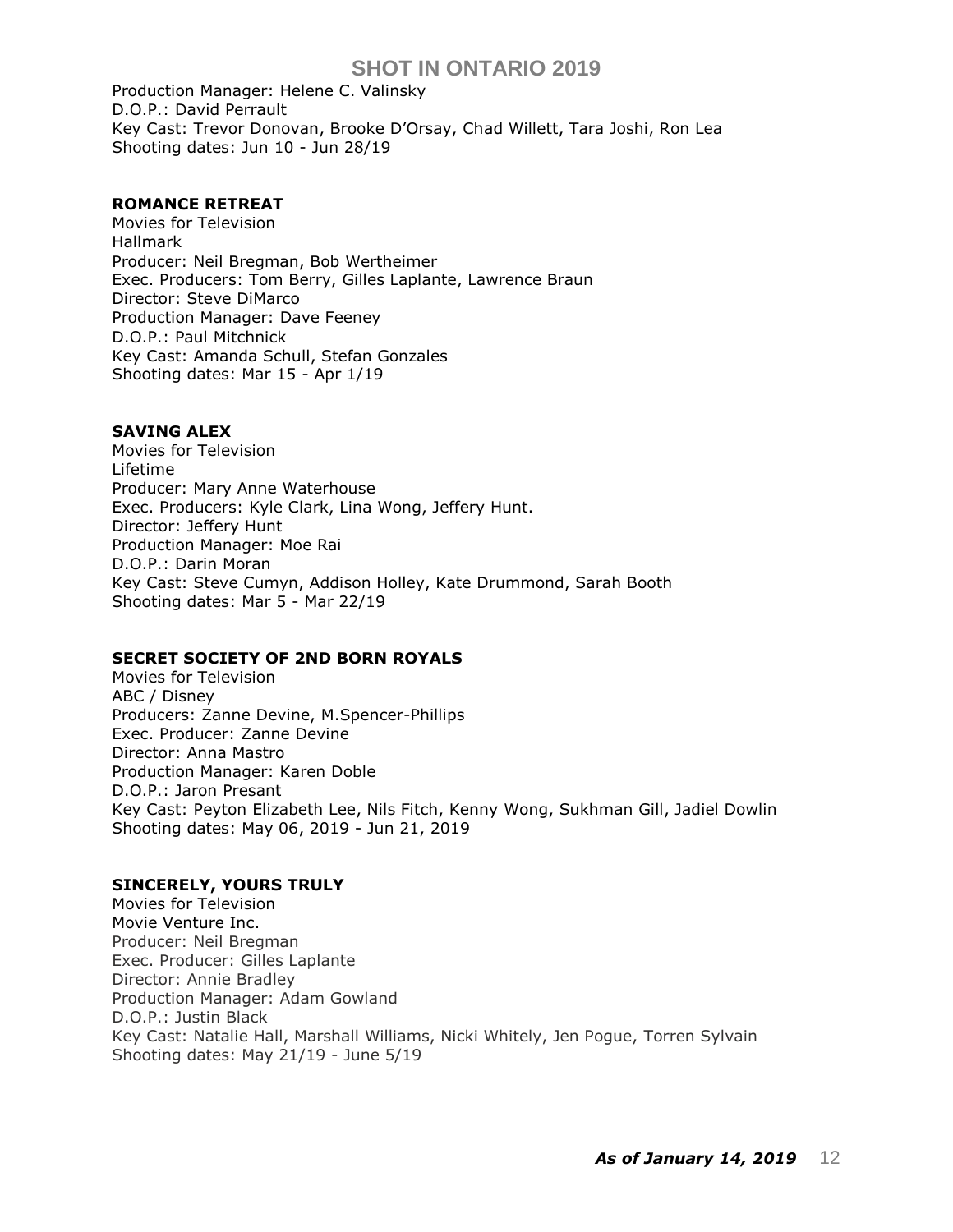## **THE CLARK SISTERS: THE FIRST LADIES OF GOSPEL aka YOU BROUGHT THE SUNSHINE**

Movies for Television Lifetime Producer: Steve Solomos Exec. Producers: Holly Carter, Loretha Jones, [Queen Latifah](https://pro.imdb.com/name/nm0001451/) Director: Christine Swanson Production Manager: Lori Fischburg D.O.P.: Jason Tan Key Cast: Aunjanue Ellis, Raven Goodwin, Shelea Frazier, Kierra 'Kiki' Sheard Shooting dates: Jan 28 - Feb 22/19

## **THE PERFECT CHEERLEADER**

Movies for Television [NB Thrilling Films 6](https://pro.imdb.com/company/co0533604/?ref_=tt_co_prod_co) Producers: Steve Boisvert, Neil Bregman Exec. Producer: Tom Barry Director: Alexandre Carrière Production Manager: Steve Boisvert D.O.P.: Bill St. John Key Cast: Cynthia Preston, Daman Runyan, Keara Graves, Alexandra Beaton, Julia Knope Shooting dates: Apr 22 - May 12/19

### **THE SET UP**

Movies for Television Reel One Entertainment Producer: Gilles LaPlante, Neil Bregman Exec. Producer: Tom Berry Director: Annie Bradley Production Manager: Adam Gowland D.O.P.: Rob Johnson Key Cast: Keshia Knight Pulliam, Gabrielle Graham Shooting dates: Sep 5 - Sep 20/19

### **TURKEY DROP**

Movies for Television Muse Entertainment Producer: Shane Boucher Exec. Producer: Jonas Prupas Director Jerry Ciccoritti Production Manager Caitlin Delaney D.O.P.: Peter Benison Key Cast: Olivia Holt, Cheryl Hines, Ben Levin and Tyler Perez Shooing dates: Sep 11 - Oct 04/19

## **Z-O-M-B-I-E-S 2**

Movies for Television Disney / ABC Television Group Producer: Mary Pantelidis Exec. Producer: Anna Gerb Director: Paul Hoen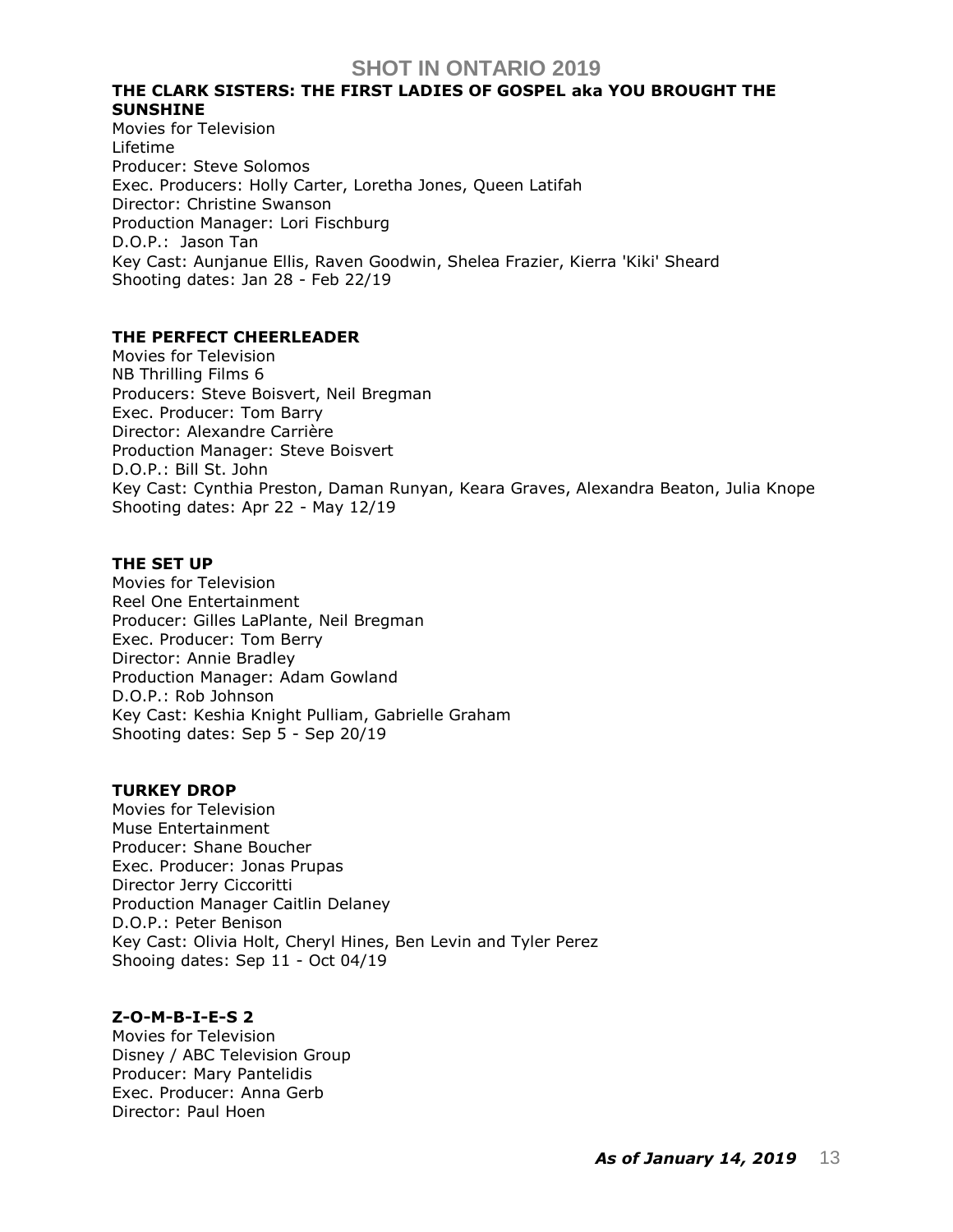Production Manager: Jeffery Pong D.O.P.: Rudolf Blahacek Key Cast: Milo Manheim, Meg Donnelly Shooting dates: May 27 - Jul 12/19

## *Episodic Series*

## **AMÉLIE ET COMPAGNIE! Saison 4**

Episodic Series - TV Carte Blanche Films Inc. Producer: Tracy Legault Exec. Producer: Tracy Legault Directors: Dominque Cardona, Nathalie Toriel Production Manager: Dennis Landry D.O.P.: Mike Tien Key Cast: Shanti Corbeil-Gauvreau, Caleb Giroux, Olivia Depatie, Arnaud Bachand, Nicolas Van Burek Shooting dates: Jul 3 – Sep 20/ 19

## **ANNE WITH AN E Season 3**

Episodic Series - TV Northwood Anne Trois Inc. Producers: John Calvert, Susan Murdoch Exec. Producers: Moira Walley-Beckett, Miranda de Pencier, Tina Grewal Director: Various Production Manager: Brian Campbell D.O.P.: Catherine Lutes Key Cast: [Amybeth McNulty,](https://pro.imdb.com/name/nm6741374/) Geraldine James, R.H. Thomson, [Dalila Bela,](https://pro.imdb.com/name/nm3629668/) [Lucas Jade](https://pro.imdb.com/name/nm6722749/)  [Zumann](https://pro.imdb.com/name/nm6722749/) Shooting dates: Mar 11 – Aug 22/19

## **BACKYARD BEATS**

Episodic Series – TV Bristow Global Media Inc. Producers: Daniel Bourré, Corinna Lehr Exec. Producers: Julie Bristow, Marlo Miazga, Daniel Bourré Director: tbd Production Manager: Esther Nip D.O.P.: tbd Key Cast: tbd Shooting dates: Aug 19 - Sep 2/19

### **BEST INTENTIONS Pilot**

Episodic Series - TV A & E Studios / Lifetime Producer: n/a Exec. Producers: Tom Brady, Adam Herz, Howard T. Owens, Ben Silverman Director: Steve Pink Production Manager: Ryan Grieg D.O.P.: Gregor Hagey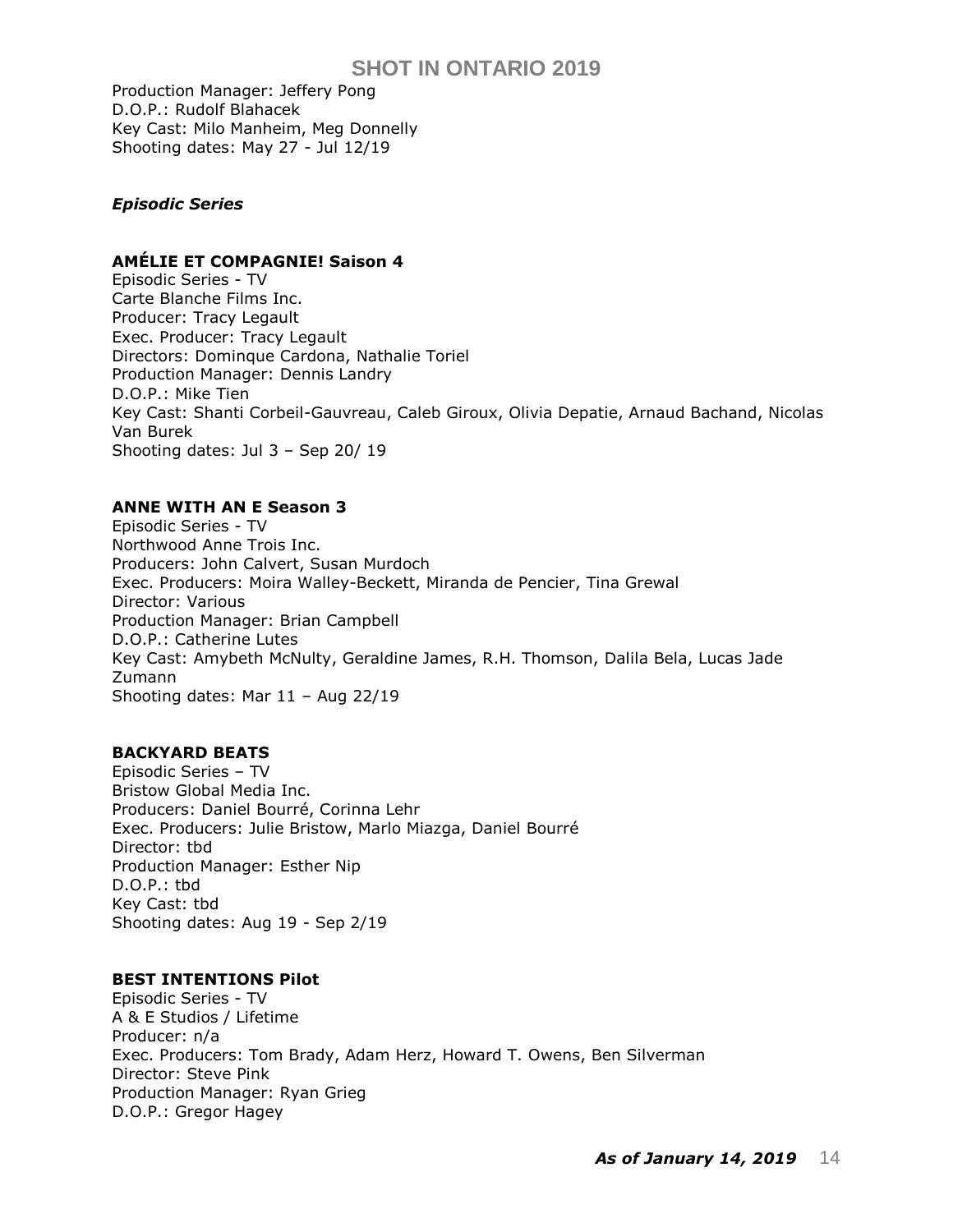Key Cast: [Benjamin Ayres,](https://pro.imdb.com/name/nm1534707/) David Fynn, Natalie Ganzhorn, Lindsey Gort Shooting dates: Feb 11 - Feb 14/19

### **CARDINAL: UNTIL THE NIGHT**

Episodic Series - TV Entertainment One Producer: Jessica Daniel Exec. Producers: Jennifer Kawaja, Julia Sereny, Patrick Tarr, Jocelyn Hamilton, Nathan Morlando, Sarah Dodd Director: Nathan Morlando Production Manager: Szonja Jakovits D.O.P.: Steve Cosens Key Cast: Billy Campbell, Karine Vanasse Shooting dates: Jan 30 - Apr 9/19

#### **CARTER Season 2**

Episodic Series - TV Sony / Amaze Films Producer: Victoria Hirst Exec. Producers: [Garry Campbell,](https://pro.imdb.com/name/nm0975297/) [Teza Lawrence,](https://pro.imdb.com/name/nm1107248/) [Michael Souther,](https://pro.imdb.com/name/nm1107392/) [Scott Smith,](https://pro.imdb.com/name/nm0002433/) [Andy](https://pro.imdb.com/name/nm0002433/)  [Berman,](https://pro.imdb.com/name/nm0002433/) [John Tinker](https://pro.imdb.com/name/nm0863988/) Director: various Production Manager: Deborah Marks D.O.P.: Brett Van Dyke Key Cast: [Sydney Tamiia Poitier,](https://pro.imdb.com/name/nm0688624/) [Jerry O'Connell,](https://pro.imdb.com/name/nm0005278/) [Kristian Bruun,](https://pro.imdb.com/name/nm2106870/) [Chris Farquhar](https://pro.imdb.com/name/nm1599848/) Shooting dates: Apr 15 – Jul 17/19

### **CONDOR Season 2**

Episodic Series - Streaming T5 Condor 2 Productions Inc. Producer: Andrea Raffaghello Exec. Producers: T. Katzberg, J. Smilovic Director: Andrew McCarthy Production Manager: David Vaughan D.O.P.: Evans Brown Key Cast: Max Irons, [Kristen Hager,](https://pro.imdb.com/name/nm1982266/) [Bob Balaban,](https://pro.imdb.com/name/nm0000837/) [Gage Graham-Arbuthnot,](https://pro.imdb.com/name/nm8934157/) Shooting dates: Apr 29 - Aug 28/19

#### **CORONER Season 2**

Episodic Series – TV Coroner 2 Productions (Ontario) Inc. Producer: Suzanne Colvin-Golding Exec. Producer: Adrienne Mitchell, Jonas Prupas, Morwyn Brebner Director: Adrienne Mitchell, Winne Jong, Charles Officer Production Manager: Sarah Deline D.O.P.: Samy Inayeh Key Cast: Serinda Swan, Roger Cross, Eric Bruneau, Erin Kassam, Tamara Podemski, Nicholas Campbell Shooting dates: Aug 19 – Nov 6/19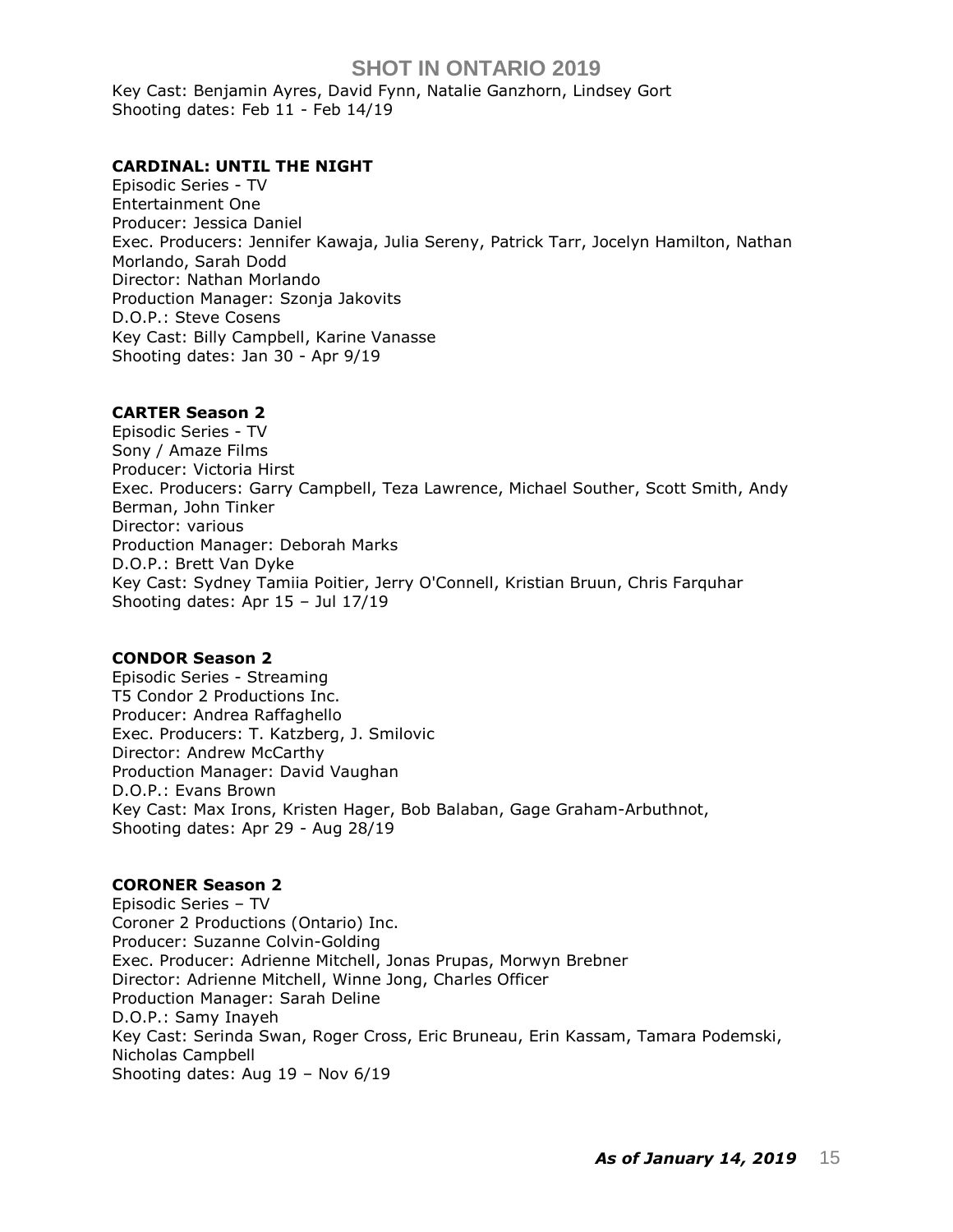### **DARE ME Season 1**

Episodic Series – TV & Streaming GEP / USA Network (NBC) Producer: Dan Kaplow Exec. Producers: Megan Abbott, Gina Fattore, Pete Berg, Michael Lombardo, Sarah Condon, Karen Rosenfelt Director: Various Production Manager: Victoria Woods D.O.P.: Dagmar Weaver-Madson Key Cast: Willa Fitzgerald, Herizen Guardolia, Marlo Kelly, Paul Fitzgerald, Zach Roerig, Rob Heaps, Alison Thorton Shooting dates: Apr 22 - Aug 6/19

## **DESIGNATED SURVIVOR Season 3**

Episodic Series - Streaming eOne / Netflix Producer: Chris Hatcher Exec. Producers: Kiefer Sutherland, Peter Noah Director: various Production Manager: Chris Hatcher D.O.P.: Mike McMurray, David Harp Key Cast: Kiefer Sutherland, Adan Canto, Italia Ricci, Kal Penn, Maggie Q Shooting dates: Oct 15/18 - Feb 12/19

## **DODGE AND MILES Season 1**

Episodic Series – Streaming Sagia Productions Inc. / CBS Studios Producers: John Weber, Frank Siracusa Exec. Producer: Nick Santora Director: Phil Abraham Production Manager: Dennis Chapman D.O.P.: Matthew Lloyd Key Cast: [Liam Hemsworth,](https://pro.imdb.com/name/nm2955013/) [Christoph Waltz,](https://pro.imdb.com/name/nm0910607/) [Billy Burke,](https://pro.imdb.com/name/nm0121605/) [Natasha Liu Bordizzo](https://pro.imdb.com/name/nm6812060/) Shooting dates: Sep 23 - Nov 22/19

### **EAUX TURBULENTES**

Episodic Series - TV Productions Bliktv Inc / Productions Kotv Inc Exec. Producers: Léa Pascal, Louis-Philippe Drolet, Louis Morissette Producer: Mélanie Lamothe Director: Lyne Charlebois Production Manager: C. Andrew Barnes D.O.P.: André Dufour Key Cast: Hélène Florent, Gabriel Sabourin, Jean-Michel Le Gal, Charles Binder, Jacob Whiteduck Lavoie Shooting dates: Jun 4 – Jul 12/19

## **ENDLINGS Season 2**

Episodic Series – TV Sinking Ship Entertainment Inc. Exec. Producers: J.J. Johnson, Blair Powers, Matt Bishop, Christin Simms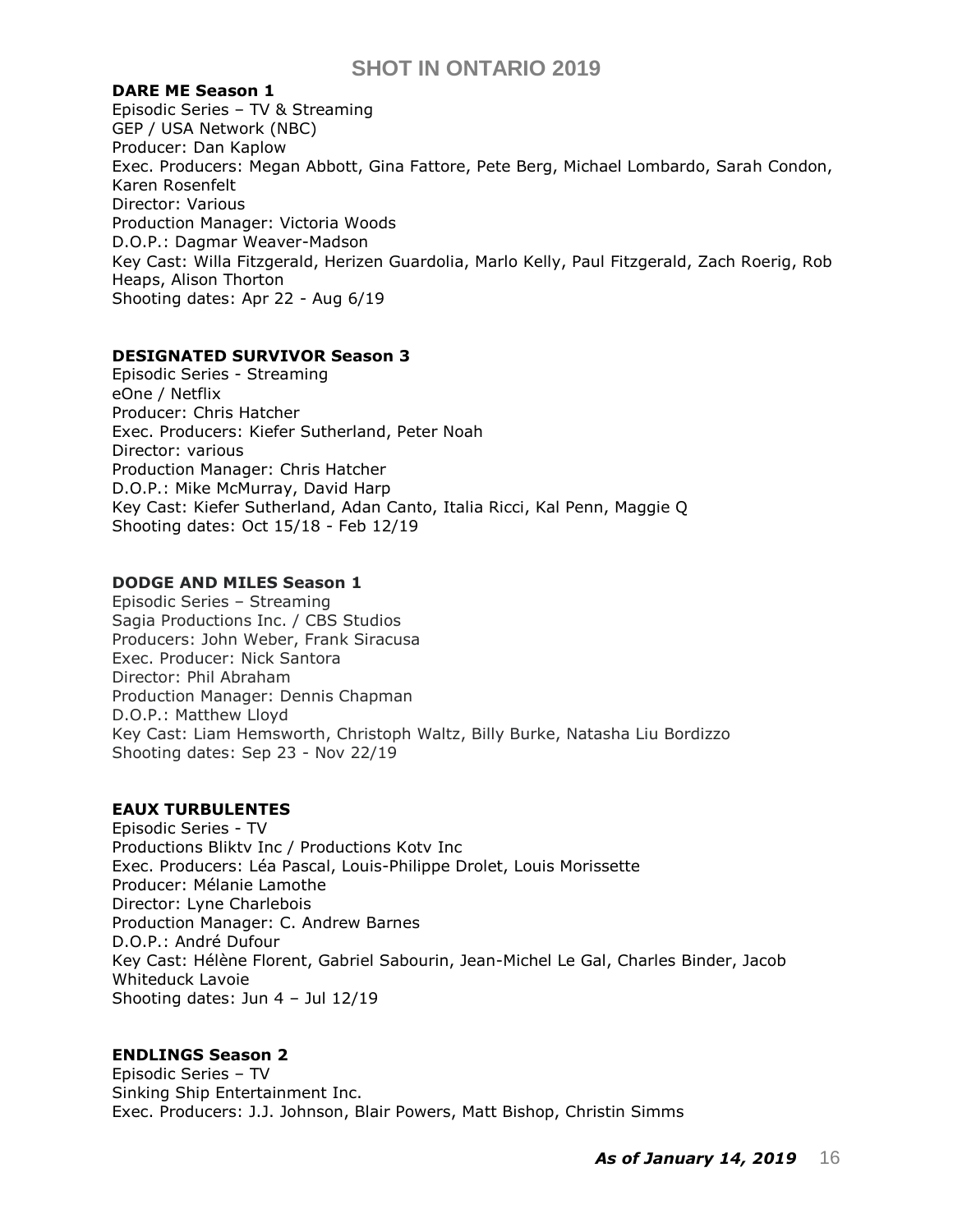Co-Producer: Alexis Grieve Director: Various Production Manager: Brian G. Kring D.O.P.: George Lajtai Key Cast: Kamaia Fairburn, Edison Grant, Michela Luci, Cale Thomas Ferrin, Neil Crone, Oyin Oladejo, Lisa Ryder Shooting dates: Sep 30/19 - Jan 31/20

### **FRANKIE DRAKE MYSTERIES Season 3**

Episodic Series - TV Shaftesbury Films Producer: Theresa M. Ho Exec. Producers: Christina Jennings, Scott Garvie, Alyse Rosenberg, Karen Hill, Ley Lukins Director: various Production Manager: Brandon Tataryn D.O.P.: Stephen Reizes Key Cast: Lauren Lee Smith, Chantel Riley, Rebecca Liddiard, Sharron Matthews Shooting dates: May 7 - Aug 27/19

### **GHOSTWRITER**

Episodic Series - TV Sinking Ship Entertainment Producer: Sari Friedland Exec. Producers: Blair Powers, Christin Simms, JJ Johnson Director: various Production Manager: Andrew G. Munro D.O.P.: George Lajtai Key Cast: [Isaac Arellanes,](https://www.imdb.com/name/nm9229178/?ref_=ttfc_fc_cl_t1) [Amadi Chapata,](https://www.imdb.com/name/nm11102124/?ref_=ttfc_fc_cl_t2) [Hannah Levinson,](https://www.imdb.com/name/nm6128175/?ref_=ttfc_fc_cl_t3) [Justin Sanchez](https://www.imdb.com/name/nm11102117/?ref_=ttfc_fc_cl_t4) Shooting dates: Dec. 2 /18 – Aug 6/19

#### **GINNY & GEORGIA Season 1**

Episodic Series – Streaming Netflix / Blue Ice Pictures Producer: Claire Welland Exec. Producers: Debra J. Fisher, Sarah Lampert Director: various Production Manager: James Crouch D.O.P.: Gavin Smith Key Cast: [Brianne Howey,](https://pro.imdb.com/name/nm3526370/) Jennifer Baker, [Amanda Barker,](https://pro.imdb.com/name/nm2144639/) [Cole Depner,](https://pro.imdb.com/name/nm9107331/) [Jhene Erwin](https://pro.imdb.com/name/nm0260007/) Shooting dates: Aug 14 - Dec 10/19

#### **GRAND ARMY**

Episodic Series - Streaming Netflix / Dutiful Productions Ulc Producer: Chris Hatcher Exec. Producer: Joshua Donen Director: Various Production Manager: Peter Harvey D.O.P.: Ava Berkofsky, Bobby Shore Key Cast: [Brittany Adebumola,](https://pro.imdb.com/name/nm10825112/) [Odessa A'zion](https://pro.imdb.com/name/nm5570560/), [Amir Bageria,](https://pro.imdb.com/name/nm7833020/) [Odley Jean,](https://pro.imdb.com/name/nm10794361/) [Maliq Johnson](https://pro.imdb.com/name/nm5658892/) Shooting dates: May 29 - Oct 4 /19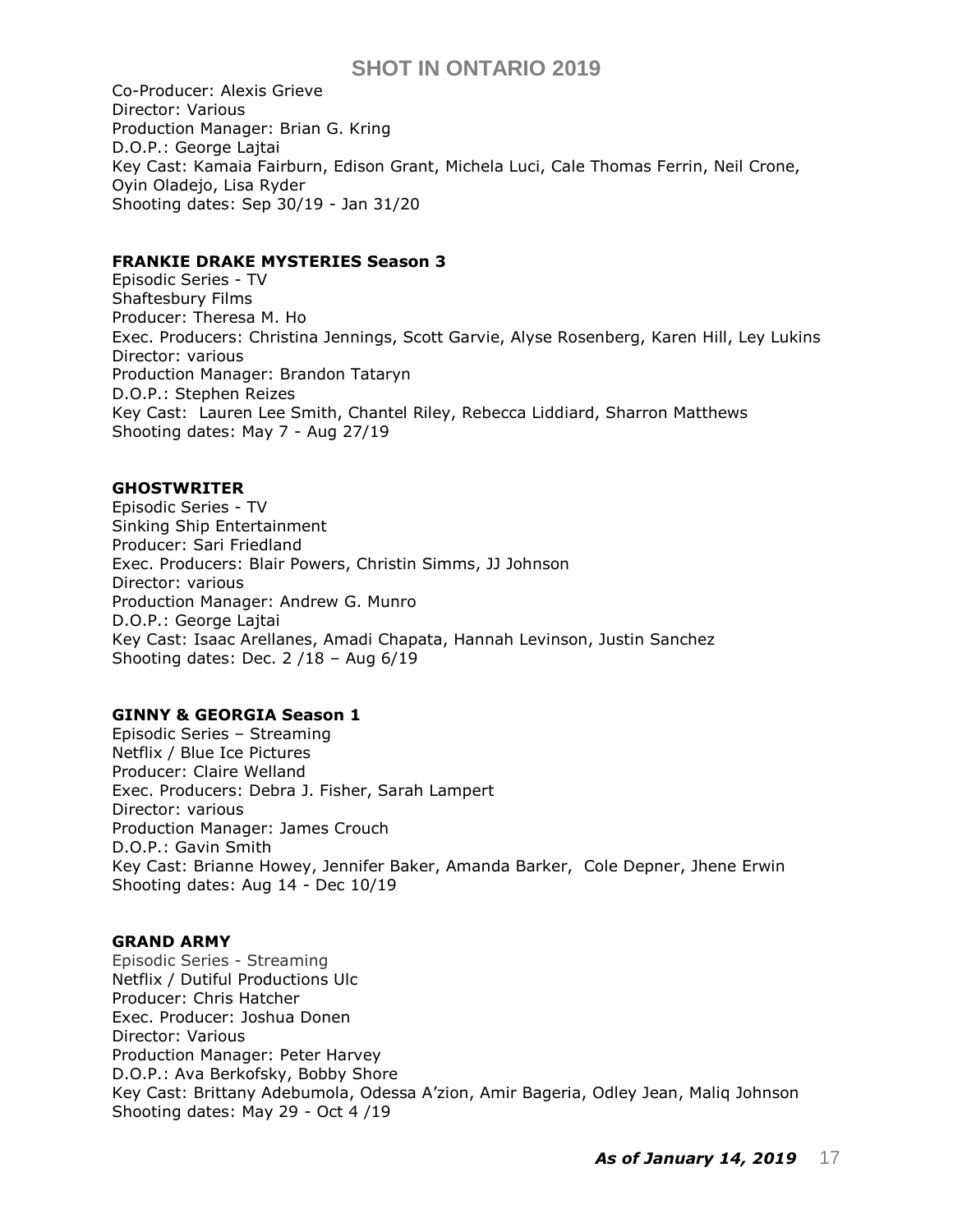### **HARDY BOYS Season 1**

Episodic Series - TV HB One Productions Inc. Producers: Jim Corston, Joan Lambur, Suzanne Wilson Exec. Producer: Joan Lambur Director: various Production Manager: Kim De Simone D.O.P.: Fraser Brown Key Cast: [Jennifer Hsiung,](https://pro.imdb.com/name/nm11060121/) [Linda Thorson,](https://pro.imdb.com/name/nm0861771/) [Stephen R. Hart,](https://pro.imdb.com/name/nm1242679/) [Sean Patrick Dolan,](https://pro.imdb.com/name/nm6122040/) [Frank Licari](https://pro.imdb.com/name/nm0508933/) Shooting dates: Aug 26/9 - Jan 8/20

#### **HAUNTED HOSPITALS Season 2**

Episodic Series – TV Bristow Global Media Producers: Corinna Lehr, Robin Bicknell Exec. Producers: Marlo Miazga, Julie Bristow Director: Robin Bicknell, Michael Sinyi Production Manager: Kate Kung D.O.P.: Joshua Pelham Key Cast: [Jack Kenna](https://pro.imdb.com/name/nm8317729/) Shooting dates: May 9 - Jul 31/19

### **HOLLY HOBBIE Season 2**

Episodic Series - TV Aircraft Pictures Ltd. Producer: Andrew Rosen Exec. Producers: Sarah Glinski, Ryan Wiesbrock, Karen Vermeulen, Sean Gorman, Matthew Wexler Director: Stefan Brogren Production Manager: Avi Federgreen D.O.P.: Mitchell Ness Key Cast: Ruby Jay, [Saara Chaudry,](https://pro.imdb.com/name/nm4740113/) [Kamaia Fairburn,](https://pro.imdb.com/name/nm6785305/) [Charles Vandervaart,](https://pro.imdb.com/name/nm3610327/) [Evan Buliung](https://pro.imdb.com/name/nm2420615/) Shooting Dates: Jun 10 - Jul 15/19

#### **HOW TO BUY A BABY Season 2**

Episodic Series New Media Producer: Lauren Corber Exec. Producers: [Lauren Corber,](https://pro.imdb.com/name/nm3991757/) [Wendy Litner](https://pro.imdb.com/name/nm8256424/) Director: Adriana Maggs Production Manager: Cynthia Graves D.O.P.: [Nick](https://pro.imdb.com/name/nm3400227/) Haight Key Cast: [Marc Bendavid,](https://pro.imdb.com/name/nm2544244/) [Meghan Heffern,](https://pro.imdb.com/name/nm1725322/) [Huse Madhavji,](https://pro.imdb.com/name/nm1455113/) [Dorren Lee,](https://pro.imdb.com/name/nm7727896/) [Dale Boyer \(I\)](https://pro.imdb.com/name/nm3400227/) Shooting dates: Jan 22 - Feb 6/19

#### **HOW TO HERO**

Episodic Series – TV Bristow Global Media Inc. / PBS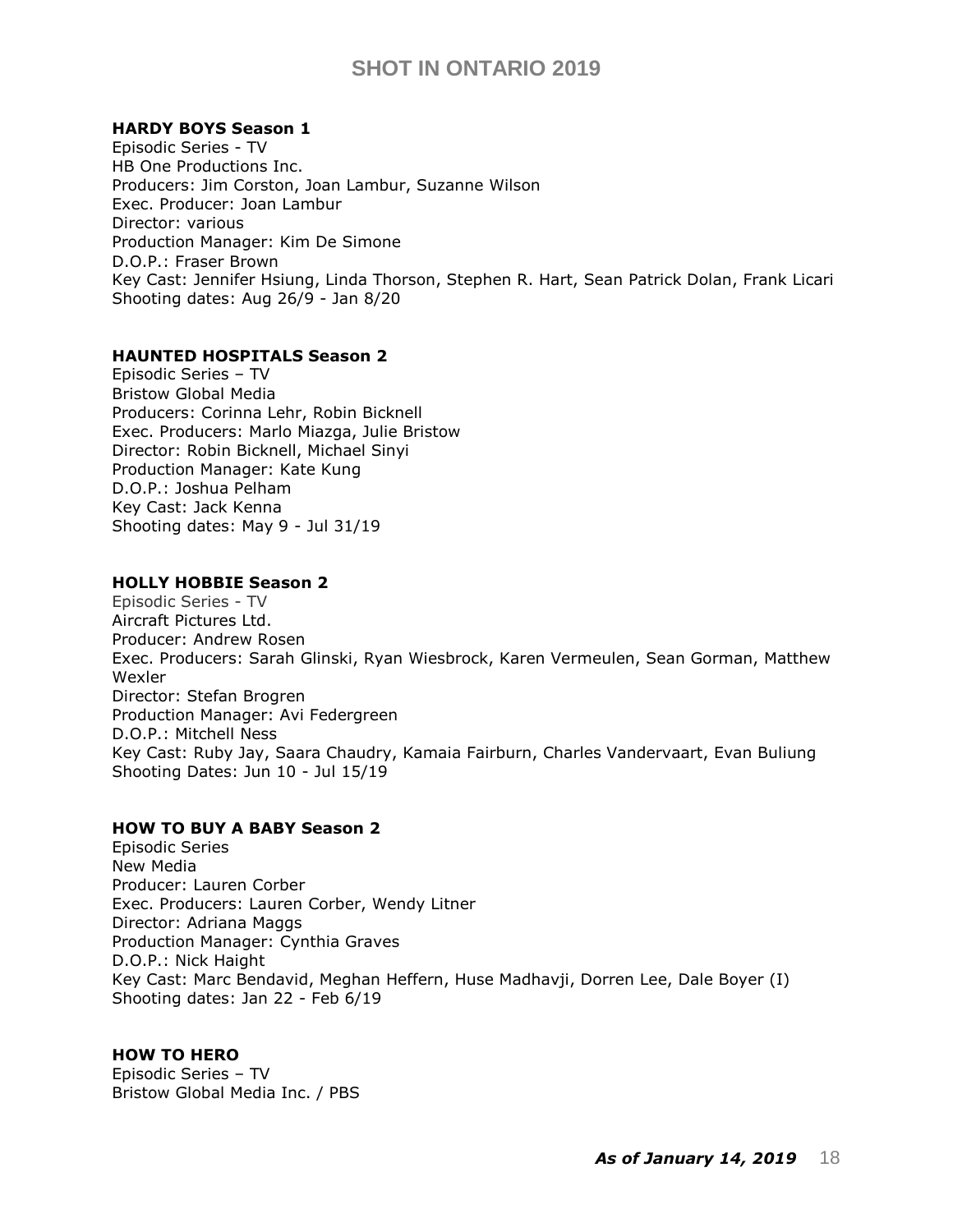Producers: Daniel Bourré, Corinna Lehr Exec. Producers: Julie Bristow, Marlo Miazga, Daniel Bourré Director: tbd PM: tbd DOP: tbd Key Cast: tbd Shooting dates: Aug 19 - Sep 2/19

### **IMPULSE Season 2**

Episodic Series - Streaming GEP Impulse C Inc. Producer: Patty Long Exec. Producers: Doug Liman, Gene Klein, David Bartis, Lauren LeFranc Director: Doug Liman Production Manager: Shauna Jamison D.O.P.: David Greene Key Cast: Maddie Hasson, Sarah Desjardins, Enuka Okuma, Craig Arnold, Tanner Stine Shooting dates: Feb 21 - Jun 11/ 19

### **IN THE DARK Season 2**

Episodic Series – Streaming Red Hour Films / CBS Producer: [Andrea Raffaghello](https://pro.imdb.com/name/nm0706228/) Exec. Producers: Brian Dannelly, John Weber, Frank Siracusa Director: Various Production Manager: B.E. Sharp D.O.P.: Bradford Lipson Key Cast: [Rich Sommer,](https://pro.imdb.com/name/nm1360860/) [Keston John,](https://pro.imdb.com/name/nm1929609/) [Kathleen York,](https://pro.imdb.com/name/nm0948723/) [Saycon Sengbloh,](https://pro.imdb.com/name/nm0784255/) [Perry Mattfeld](https://pro.imdb.com/name/nm3018183/) Shooting dates: Aug.19/19 – Jan. 31/20

### **IT'S MY PARTY Season 2**

Episodic Series – TV / Streaming Bristow Global Media Producers: Chloe Gray, Rennata Lopez, Jerome Skeete Exec. Producers: Julie Bristow, Marlo Miazga, Daniel Bourré Director: Naela Choudhary, Gloria Kim, Sharon Lewis Production Manager: Esther Nip D.O.P.: Tom Bellisario Key Cast: [Emily Agard](https://pro.imdb.com/name/nm7636244/) Shooting dates: Dec 14/18 - Aug 7/19

### **JILL**

Feature - Theatrical (2nd Unit) Hugofilm Producer: C. Neracher, D. Baur Exec. Producer: Oliver Simon Director: Steven Hayes Production Manager: Kathy Wolf D.O.P.: [Marco Barberi](https://pro.imdb.com/name/nm0053510/)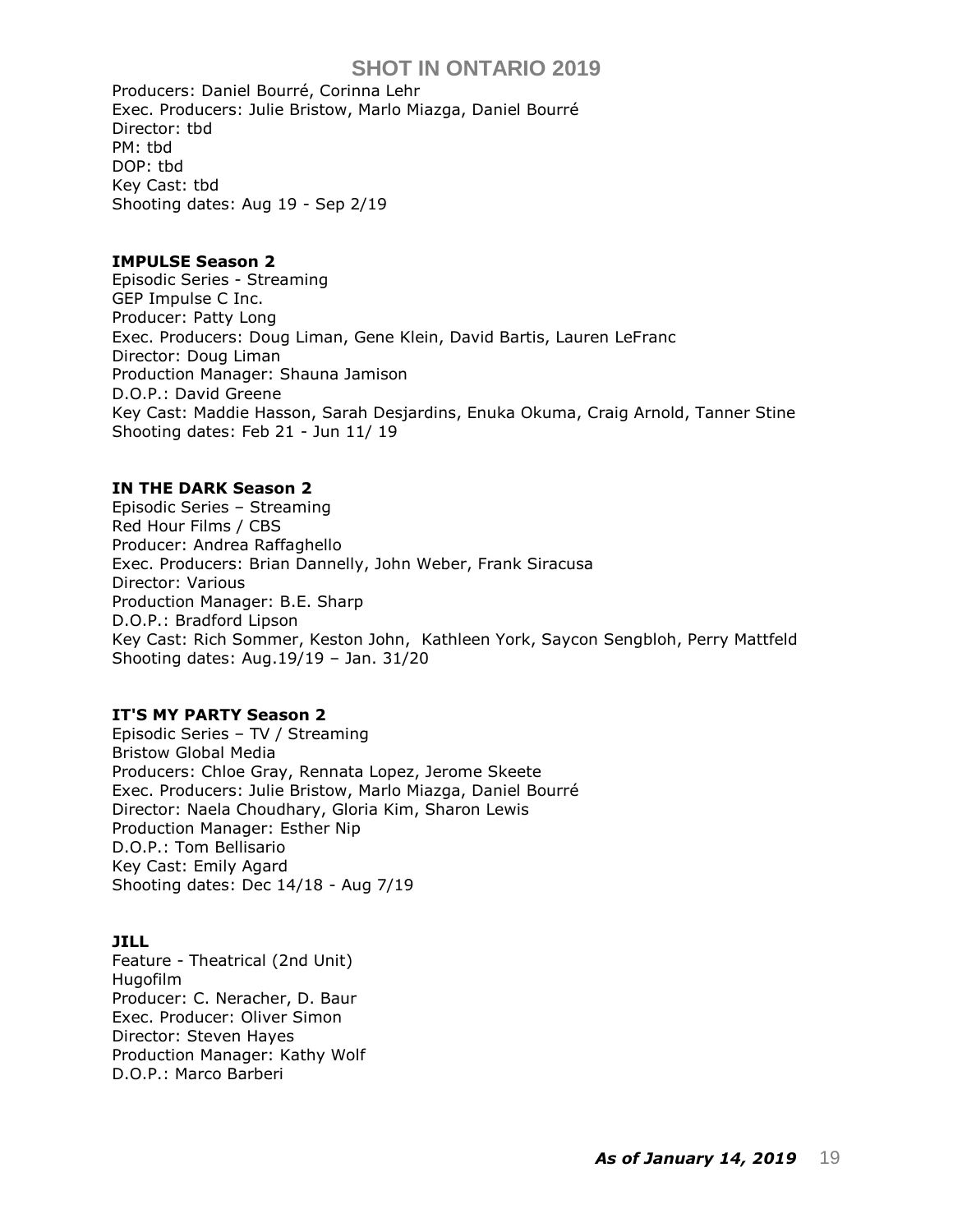Key Cast: [Tom Pelphrey,](https://pro.imdb.com/name/nm1670601/) [Garrett Wareing,](https://pro.imdb.com/name/nm6136318/) [Juliet Rylance,](https://pro.imdb.com/name/nm1628115/) [Dree Hemingway,](https://pro.imdb.com/name/nm2218604/) [Zackary Arthur](https://pro.imdb.com/name/nm6236879/) Shooting dates: Jul 31 - 4 Aug 4/19

## **KIM'S CONVENIENCE Season 4**

Episodic Series - TV CBC Producer: Sandra Cunningham Exec. Producers: Ivan Fecan, Alexandra Raffé, Kevin White, Ins Choi Director: various Production Manager: Andrew Cullen D.O.P.: James Klopko Key Cast: Paul Sun-Hyung Lee, Jean Yoon, Simu Liu, Andrea Bang, Andrew Phung, Nicole Power Shooting dates: May 13 - Jul 26/19

## **LETTERKENNY Season 5, Block A**

Episodic Series - Streaming Crave TV Producer: Kara Haflidson Exec. Producer: Mark Montefiore Director: various Production Manager: Brendan Brady D.O.P.: Jim Westenbrink, Key Cast: Jared Kesso, Nathan Dales, [Michelle Mylett,](https://pro.imdb.com/name/nm5572919/) K. Trevor Wilson, Dylan Playfair Shooing dates: Aug 6 - Aug 30/19

### **LETTERKENNY Season 5, Block B**

Episodic Series - Streaming Get'er Done Productions 5 Inc. Producer: Kara Haflidson Exec. Producer: Mark Montefiore Director: various Production Manager: Brendan Brady D.O.P.: Jim Westenbrink, Key Cast: Jared Kesso, Nathan Dales, [Michelle Mylett,](https://pro.imdb.com/name/nm5572919/) K. Trevor Wilson, Dylan Playfair Shooing dates: Nov 18 - Dec 13/19

## **LOCKE & KEY Season 1**

Episodic Series - Streaming Matheson Productions Inc. Producer: Kevin Lafferty Exec. Producer: Carlton Cuse Director: Michael Morris Production Manager: Dennis Chapman D.O.P.: Checco Varese, Colin Hoult, [Tico Poulakakis](https://pro.imdb.com/name/nm0693580/) Key Cast: [Kevin Alves,](https://pro.imdb.com/name/nm2795862/) [Thomas Mitchell Barnet,](https://pro.imdb.com/name/nm8640848/) Coby Bird, [Asha Bromfield,](https://pro.imdb.com/name/nm4329459/) [Laysla De](https://pro.imdb.com/name/nm5315658/)  [Oliveira](https://pro.imdb.com/name/nm5315658/) Shooting dates: Feb 4 - June 19/19

### **MADAM C. J. WALKER**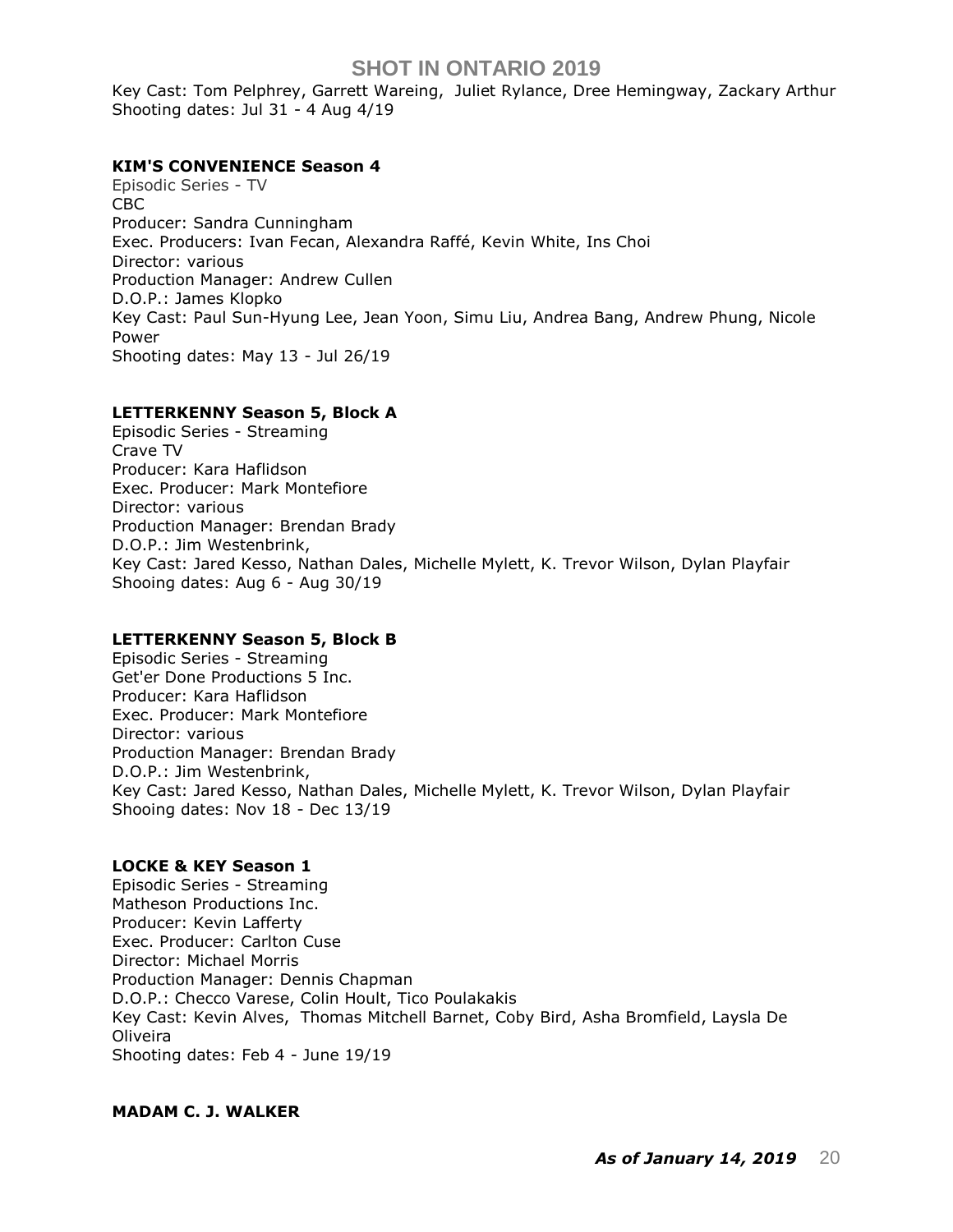Episodic Series - Streaming Warner Bros. Producers: Jamal Henderson, Eric Oberland, Lena Cordina, DeMane Davis Exec. Producers: Janine Sherman Barrois, Elle Johnson, Nicole Jefferson Asher, Maverick Carter, Octavia Spencer, Mark Holder, Christine Holder, Kasi Lemmons Director: Kasi Lemmons, DeMane Davis Production Manager: Chris Shaw D.O.P.: Kira Kelly Key Cast: [Kevin Carroll,](https://pro.imdb.com/name/nm0140887/) [Carmen Ejogo,](https://pro.imdb.com/name/nm0252238/) [Tiffany Haddish,](https://pro.imdb.com/name/nm1840504/) [Keeya King,](https://pro.imdb.com/name/nm5756178/) [Garrett Morris,](https://pro.imdb.com/name/nm0606541/) [Octavia Spencer,](https://pro.imdb.com/name/nm0818055/) Blair Underwood Shooting dates: Jul 26 - Sep 20/19

### **MALORY TOWERS**

Episodic Series – TV [King Bert Productions](https://pro.imdb.com/company/co0619494/?ref_=tt_co_prod_co) Producer: Jim Corston Exec. Producer: Michael Goldsmith, Jo Sargent Director: Bruce McDonald, Rebecca Rycroft Production Manager: David Feeney D.O.P.: Jason Webb Key Cast: Rob Carter, Flora Dawson, [Ashley McGuire,](https://pro.imdb.com/name/nm1371443/) [Imali Perera,](https://pro.imdb.com/name/nm1335292/) [Naomi Sheldon](https://pro.imdb.com/name/nm4838491/) Shooting dates: Jul 8 - Aug 26/19

## **MARY KILLS PEOPLE Season 3 (aka JOY'S PLACE)**

Episodic Series - TV e-One Producer: Claire Welland Exec. Producers: Tassie Cameron, Amy Cameron, Marsha Greene, Jocelyn Hamilton, Tecca Crosby Director: Norma Bailey, James Genn, Paul Fox Production Manager: James Crouch D.O.P.: Michael Marshall Key Cast: Caroline Dhavernas, Jay Ryan, Richard Short, Abigail Winter, Grace Lynn Kung Shooting dates: Jan 9 - Mar 14/19

### **MURDOCH MYSTERIES Season 13**

Episodic Series - TV Shaftesbury Films Inc. Producer: Stephen Montgomery Exec. Producers: Christina Jennings, Scott Garvie, Peter Mitchell, Yannick Bisson Director: various Production Manager: Jeremy Hood D.O.P.: Yuri Yakubiw Key Cast: Yannick Bisson, Helene Joy, Jonny Harris, Thomas Craig Shooting dates: May 13 - Nov 11/19

### **MRS. AMERICA**

Episodic Series – TV (Mini) FX Network Producer: Joe Boccia Exec. Producers: Dahvi Waller, Stacey Sher, Coco Francini, Cate Blanchett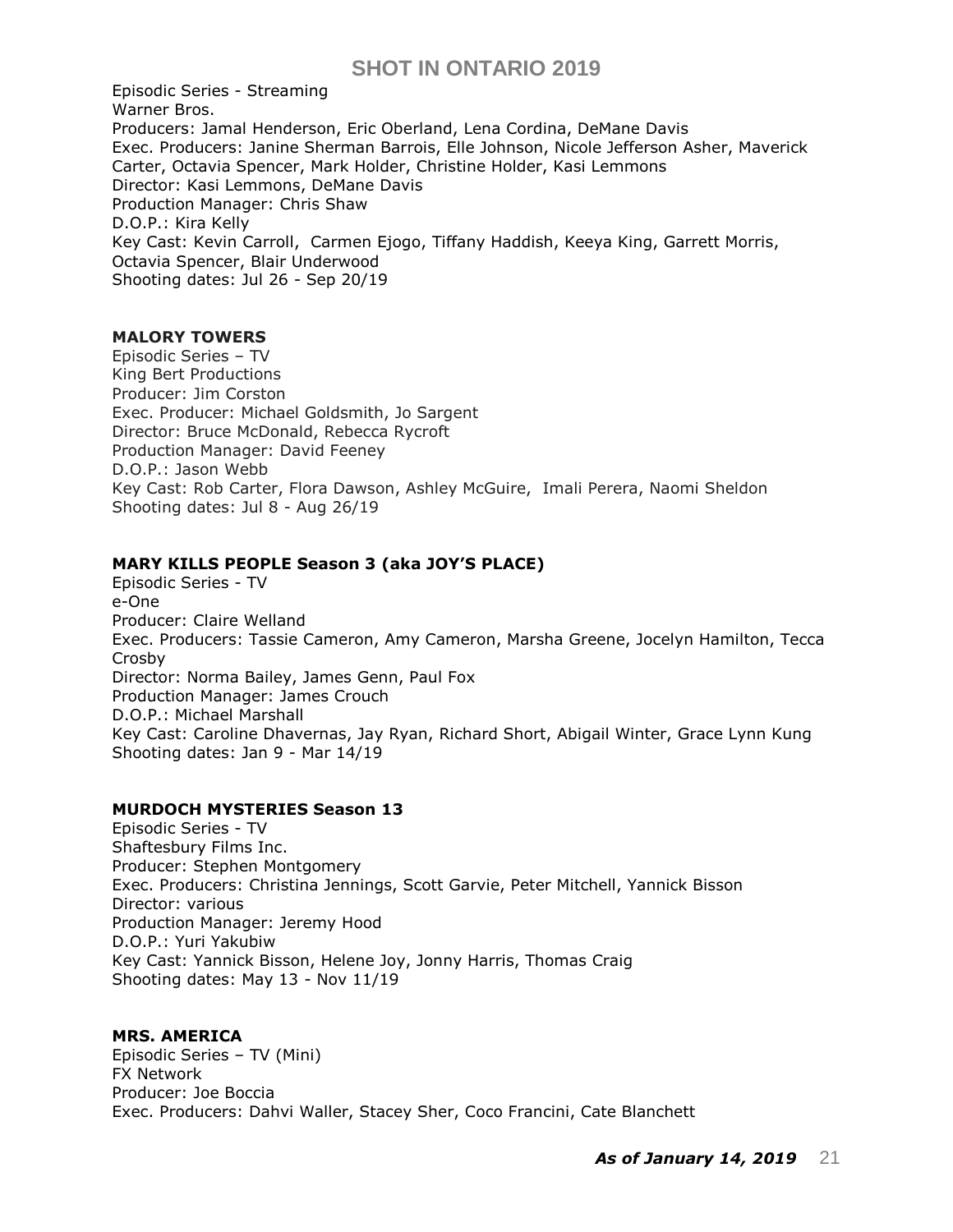Director: various Production Manager: Melissa Girotti D.O.P.: [Chris Teague](https://pro.imdb.com/name/nm1627409/) Key Cast Cate Blanchett, Sara Paulson, Rose Byrne, Elizabeth Banks, Margot Martindale Shooting dates: Jun 19 - Nov 1/19

### **NEW EDEN Season 1**

Episodic Series Peacock Alley Entertainment Producer: Derek Rappaport Exec. Producer: Carrie Mudd Director: Aleysa Young Production Manager: Moe Rai D.O.P.: Nick Haight Key Cast: Kayla Lorette, Evany Rosen Shooting dates: Jun 25 - Aug 14/19

#### **NURSES Season 1**

Episodic Series Nurses Series Season 1 Inc. Producer: Brian Gibson Exec. Producers: Ilana Frank, Adam Pettle, Linda Pope, Vanessa Piazza Director: Various Production Manager: Brian Gibson D.O.P.: Thom Best Key Cast: [Tiera Skovbye,](https://pro.imdb.com/name/nm1975050/) [Natasha Calis,](https://pro.imdb.com/name/nm2828435/) [Jordan Johnson-Hinds,](https://pro.imdb.com/name/nm3045861/) [Sandy Sidhu,](https://pro.imdb.com/name/nm3637261/) [Donald](https://pro.imdb.com/name/nm10021823/)  [MacLean Jr.](https://pro.imdb.com/name/nm10021823/) Shooting dates: February 4 - May 16/19

## **ODD SQUAD MOBILE UNIT**

Episodic Series - TV Sinking Ship Entertainment Inc. Producer: [Georgina López,](https://pro.imdb.com/name/nm2049016/)  Exec. Producers: Tim McKeon, Adam Peltzman, J.J. Johnson, Blair Powers, Matthew Bishop Director: various Production Manager: Eric Beldowski D.O.P.: Gayle Ye Key Cast: Valentina Herrera, Jayce Alexander, Gavin Maclver-Wright, Alyssa Hidalgo Shooting dates: Feb 25 - Aug 16/19

#### **PARANORMAL 911 Season 2**

Episodic Series – TV Bristow Global Media Producers: Corinna Lehr, Brad Brough Exec. Producers: Julie Bristow, Marlo Miazga Directors: [Juan Diego Garcia, Michael DeCarlo](https://pro.imdb.com/name/nm10715040/) Production Manager: Corinna Lehr D.O.P.: tbd Key Cast: Martin Yap, [Christopher Allen Brewer](https://pro.imdb.com/name/nm10313079/) Shooting dates: Jul 20 - Nov. 21/19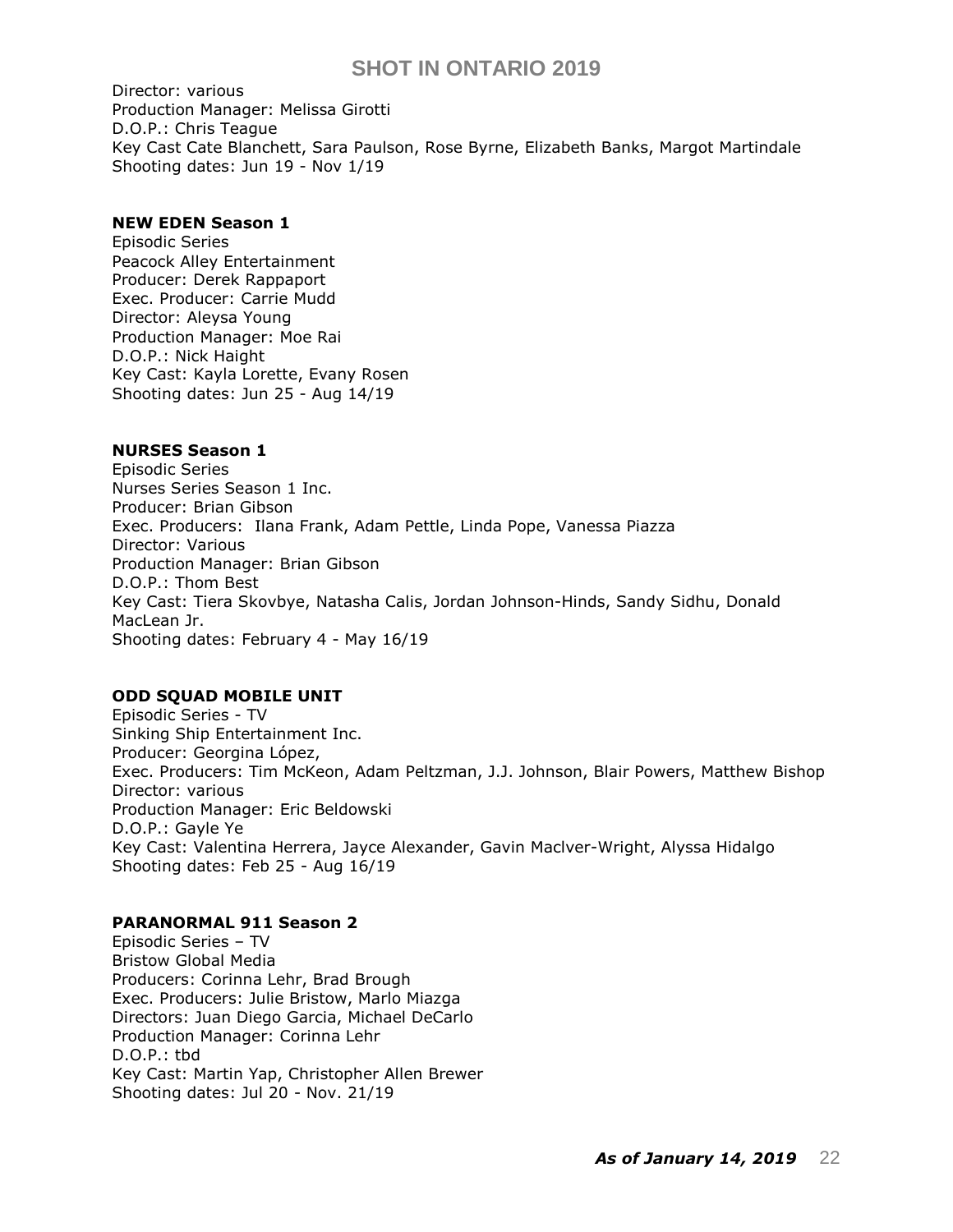### **PRIVATE EYES - SEASON 4**

Episodic Series – TV Shade PI S4 Productions Inc. Producer: Alex Jordan Exec. Producer: Alexandra Zarowny, James Thorpe Director: various Production Manager: Michael Bawcutt D.O.P.: Eric Cayla, Mike McMurray Key Cast: Jason Priestley, Cindy Sampson, Jordyn Negri, Barry Flatman Shooting dates: Jul 10 - Nov 15/19

#### **RISING SUNS II**

Episodic Series (Mini) – TV New Tang Dynasty Television Producer: Borga Dorter Exec. Producers: Richard Beattie, Leif Bristow, [Joel Etienne,](https://pro.imdb.com/name/nm9044816/) Joe Wang, Director: Leif Bristow Production Manager: Helene C. Valinsky D.O.P.: David Perrault Key Cast: [Russell Yuen,](https://pro.imdb.com/name/nm0004067/) [Grace Lynn Kung,](https://pro.imdb.com/name/nm0475129/) [Louisa Zhu,](https://pro.imdb.com/name/nm6265805/) [Thai-Hoa Le,](https://pro.imdb.com/name/nm0494716/) [Peter Loung](https://pro.imdb.com/name/nm0522014/) Shooting dates: Aug 19 - Sep 20/19

### **RUN Season 1**

Episodic Series TV Run Pilot Productions (Ontario) Inc. Producer: Jenny Robbins Exec. Producers: Phoebe Waller Bridge, Vicky Jones, Kate Dennis, Emily Leo Director: various Production Manager: Anna Beben D.O.P.: Matthew Clark Key Cast: Merritt Weaver, Domhnall Gleeson Shooting dates: Sep 16 - Nov 15/19

### **SALT N PEPA**

Episodic Series TV - Mini Lifetime Producer: Steve Solomos Exec. Producer: Bob Teitel Director: Mario Van Peebles Production Manager: Szonja Jakovits D.O.P.: A.J. Rickert-Epstein Key Cast: [G.G. Townson,](https://pro.imdb.com/name/nm1719464/) [Laila Odom,](https://pro.imdb.com/name/nm2796490/) [Monique Jasmine Paul,](https://pro.imdb.com/name/nm11113292/) [Cleveland Berto,](https://pro.imdb.com/name/nm3811344/) [Jermel](https://pro.imdb.com/name/nm2563057/)  [Howard](https://pro.imdb.com/name/nm2563057/) Shooting dates: Nov 4 - Dec 11/19

### **SCHITT'S CREEK Season 6 (aka POCKET SQUARES)**

Episodic Series - TV Not A Real Company / CBC Producer: Kosta Orfanidis Exec. Producer: Andrew Barnsley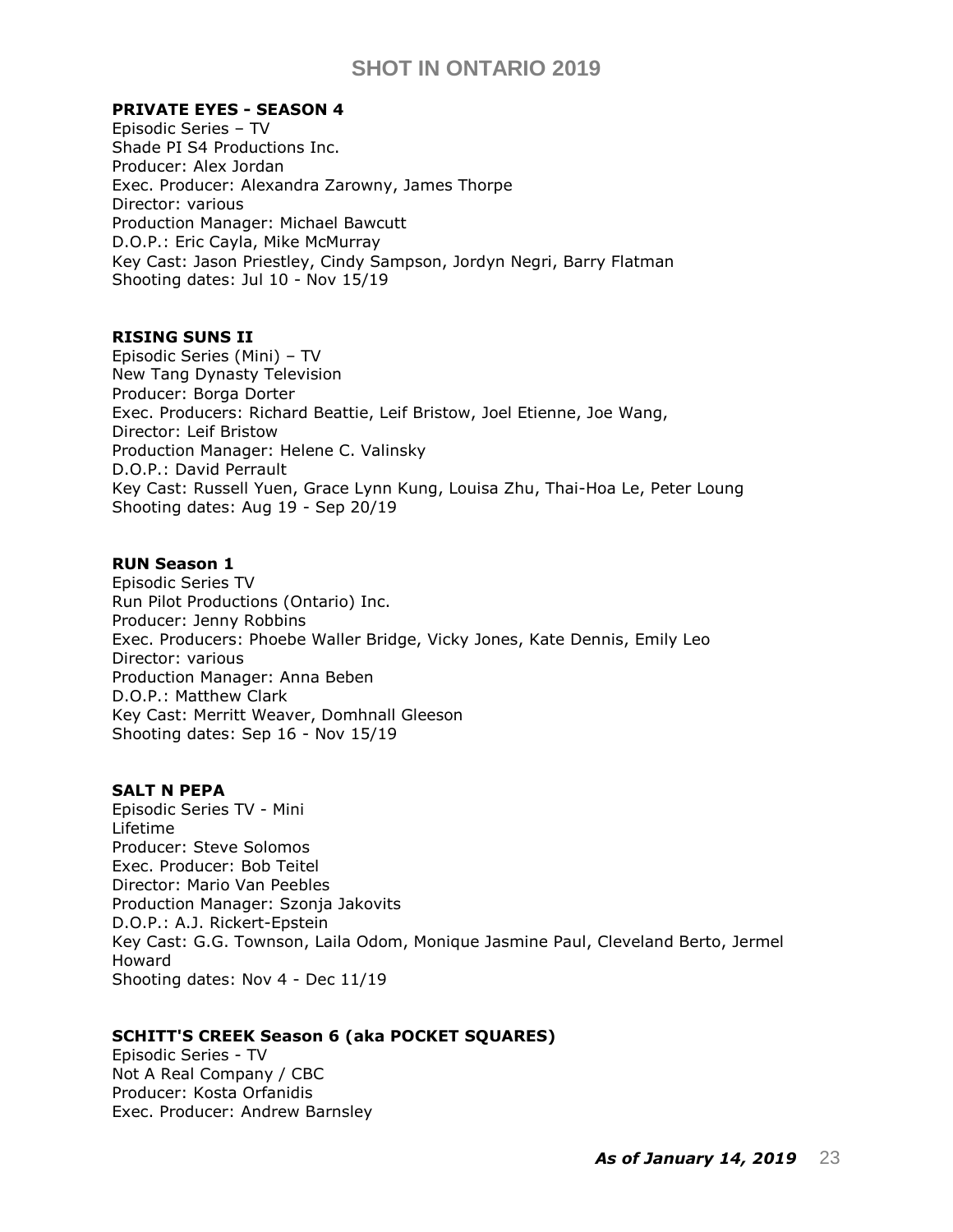Director: Various Production Manager: Kosta Orfanidis D.O.P.: David Makin Key Cast: Key Cast: Eugene Levy, Catherine O'Hara, Dan Levy, Annie Murphy, Chris Elliott Shooting dates: Apr 1 - Jun 27/19

### **SISTER RISING SEASON 1**

Episodic Series - Streaming Third Bedford Productions Inc. Producer: Lisa Kussner Exec. Producer: Mark Tinker Director: Various Production Manager: Vair MacPhee D.O.P. Tico Poulakakis, Marc Laliberte Key Cast: Ricky Whittle, Ian McShane, Emily Browning, Yetide Badaki, Bruce Langley, Crispin Glover, Omid Abtahi, Demore Barnes, Mousa Kraish Shooting dates: Sept 30/19 - Feb 28/20

#### **SPINNING OUT**

Episodic Series - Streaming Blue Ice Pictures / Netflix Producer: Armand Leo, Derek Rappaport Exec. Producers: Tory Tunnel, Joby Harold, Samantha Stratton, Lara Olsen Director: Elizabeth Allen Rosenbaum Production Manager: Michael Bawcutt D.O.P.: Miroslaw Baszak Key Cast: [Kaya Scodelario,](https://pro.imdb.com/name/nm2546012/) Mitchell Edwards, [Svetlana Efremova,](https://pro.imdb.com/name/nm0250610/) Charile Hewson, January Jones Shooting dates: Jan 28/18 - May 3/19

### **STAR TREK: DISCOVERY Season 3 (aka GREEN HARVEST)**

Episodic Series - TV CBS Studios Inc. Producer: Thom Pretak Exec. Producers: John Weber, Frank Siracusa Director: various Production Manager: David Till, B. E. Sharp D.O.P.: Glen Keenan Key Cast: [Sonequa Martin-Green,](https://pro.imdb.com/name/nm2792296/) [Doug Jones, Anthony Rapp, Mary Wiseman, Emily Coutts](https://pro.imdb.com/name/nm0427964/) Shooting dates: Jul/19 - Feb/20

### **STAR TREK DISCOVERY, SHORTS**

Episodic Series - TV CBS Producer: Paula Devonshire Exec. Producers: John Weber, Frank Siracusa Directors: Daniel Gray Longino, Sanji Senaka, Mark Pellington Production Manager: B. E. Sharp D.O.P.: Glen Keenan, Frank Tata Key Cast: Anson Mount, Ethan Peck, Rebecca Romijn, Rosa Salazar, H. Jon Benjamin, Amrit Kaur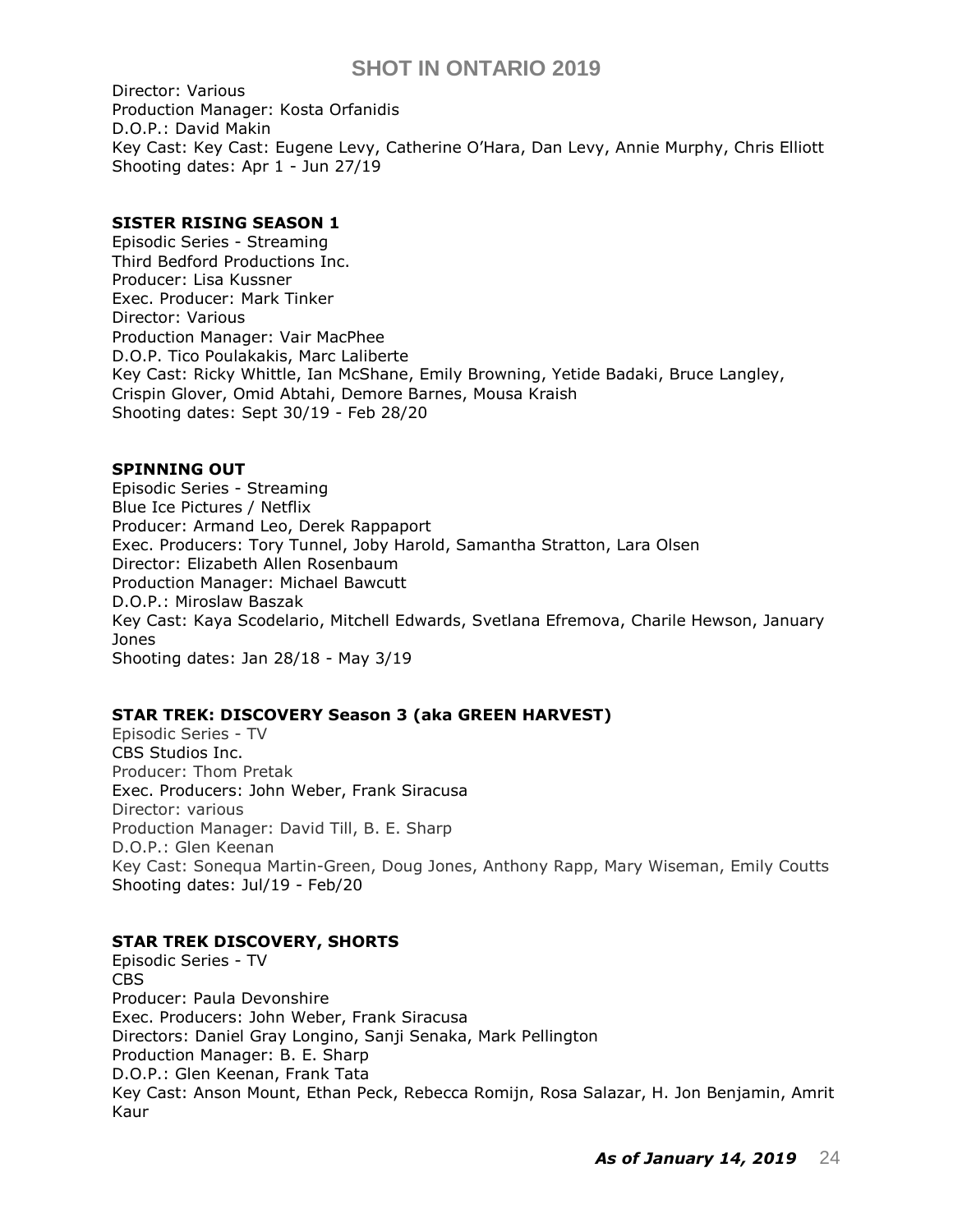Shooting dates: May 16 - May 30/19

#### **SUITS Season 9**

Episodic Series - TV NBC Universal / Bravo Producer: Desmond Paes Exec. Producers: [David Bartis,](https://pro.imdb.com/name/nm1378004/) [Gene Klein,](https://pro.imdb.com/name/nm2041001/) [Aaron Korsh,](https://pro.imdb.com/name/nm0466689/) [Doug Liman](https://pro.imdb.com/name/nm0510731/) Director: various Production Manager: Jill Ordowich D.O.P.: [William Klayer,](https://pro.imdb.com/name/nm0458473/) Colin Hoult Key Cast: [Gabriel Macht,](https://pro.imdb.com/name/nm0532683/) [Rick Hoffman,](https://pro.imdb.com/name/nm0389069/) [Sarah Rafferty,](https://pro.imdb.com/name/nm1423048/) Patrick J. Adams Shooting dates: Apr 24 - Aug 23/19

#### **SUNNY JIM Additional Photography**

Episodic Series High Park / VWars Productions Inc. Producer: Tom Vencelides Exec. Producers: Eric Birnberg, Tom Walden Director: Brad Turner Production Manager: Alana Omolayole D.O.P.: Craig Wright Key Cast: Ian Somerhalder, Adrian Holmes, Jacky Lai, Peter Outerbridge, Kyle Breitkopf, Dez Michael Greyeyes, Kandyse McClure Shooting dates: Apr 24 - Apr 30/19

### **TALLBOYZ**

Episodic Series - TV Accent Entertainment / CBC Producer: Susan Cavan Exec. Producer: Susan Cavan, Bruce McCulloch Director: Bruce McCulloch Production Manager: Kim de Simone D.O.P.: Ben Lichty Key Cast: [Guled Abdi,](https://pro.imdb.com/name/nm10474740/) [Vance Banzo,](https://pro.imdb.com/name/nm8702932/) Tim Blair, [Franco Nguyen](https://pro.imdb.com/name/nm3816689/) Shooting dates: Apr 29 - Jun 12/19

#### **THE BEAVERTON**

Episodic Series – TV Pier 21 Films Exec. Producers: Laszlo Barna, Melissa Williamson Producer: Nicole Butler Director: Henry Sarwer-Foner Production Manager: Nancy Jackson D.O.P.: n/a Key Cast: Emma Hunter, Miguel Rivas Shooting dates: Jul 22 - Oct 16/19

### **THE BOYS Season 2**

Episodic Series - Streaming Idaho Productions Ltd.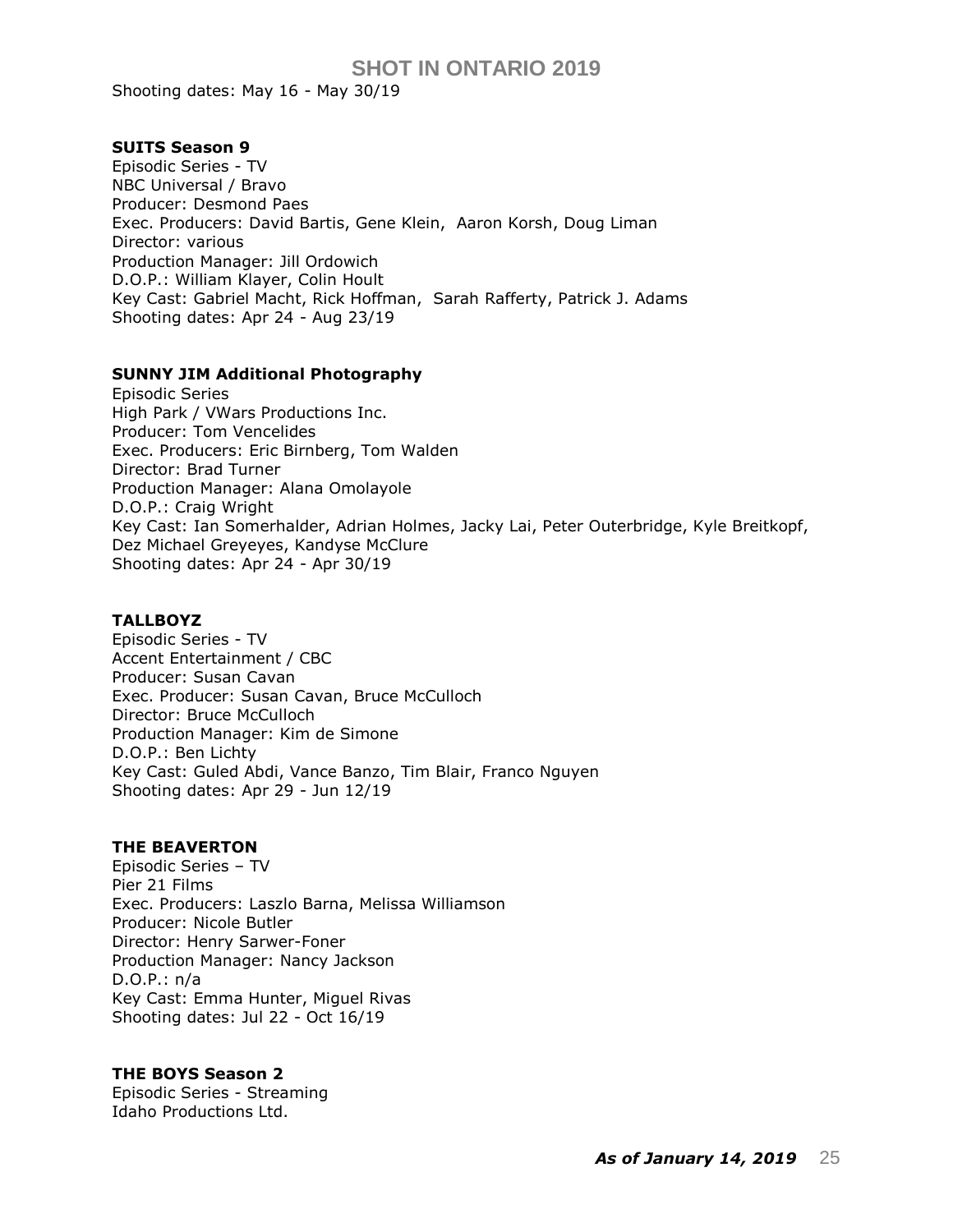Producer: Hartley Gorenstein Exec. Producer: Eric Kripke Director: Various Production Manager: Stefan Steen D.O.P.: Dylan MacLeod Key Cast: Karl Urban, Jack Quaid, Elisabeth Shue, Antony Starr, Erin Moriarty Shooting dates: Jun 17 - Nov 6/19

## **THE EXPANSE Season 5**

Episodic Series – TV Expanding Universe Productions 5 Ltd. Producer: Manny Danelon Exec. Producers: Broderick Johnson, Andrew Kosove, Laura Lancaster, Sharon Hall, Naren Shankar, Mark Fergus, Hawk Ostby, Sean Daniel, Jason Brown, Ty Franck, Daniel Abraham, Dan Nowak Director: various Production Manager: Robin M. Reelis D.O.P.: Jeremy Benning, Ray Dumas Key Cast: Steven Strait, Shohreh Aghdashloo, Dominique Tipper, Cas Anvar, Wes Chatham, Frankie Adams, Keon Alexander, Jasai Chase Owens, Nadine Nicole Shooting dates: Oct 15/19 - Feb 20/20

### **THE HANDMAID'S TALE Season 3 (aka ROCKET WOMAN)**

Episodic Series - TV Take 5 Productions Inc. / Gilead 3 Productions Inc. Producer: Kim Todd Exec. Producer: Bruce Miller, Warren Littlefield, Elizabeth Moss, Daniel Wilson, Fran Sears Director: various Production Manager: Gina Fowler D.O.P.: Colin Watkinson, Zoe White Key Cast: Elisabeth Moss, [Max Minghella,](https://pro.imdb.com/name/nm1540404/) [Amanda Brugel,](https://pro.imdb.com/name/nm0115760/) Shooting dates: Oct 1/18 - Apr 1/19

## **THE GOOD WITCH Season 6**

Episodic Series – Television Hallmark / Whizbang Producer: Colin Brunton Exec. Producers: Frank Siracusa, Craig Pryce, Darin Goldberg Director: various Production Manager: Kimberley Bradley D.O.P.: Ken Krawczyk Key Cast: Catherine Bell, Catherine Disher, James Denton, Sarah Power Shooting dates: Aug 13 - Dec 13/19

## **THE GREEN ROOM (aka HIGHER LOYALTY)**

Episodic Series (Mini) – Streaming Mayday Productions Inc. Producer: Frank Siracusa, Terry Gould Exec. Producers: Shane Salerno, Alex Kurtzman, Heather Kadin Director: Billy Ray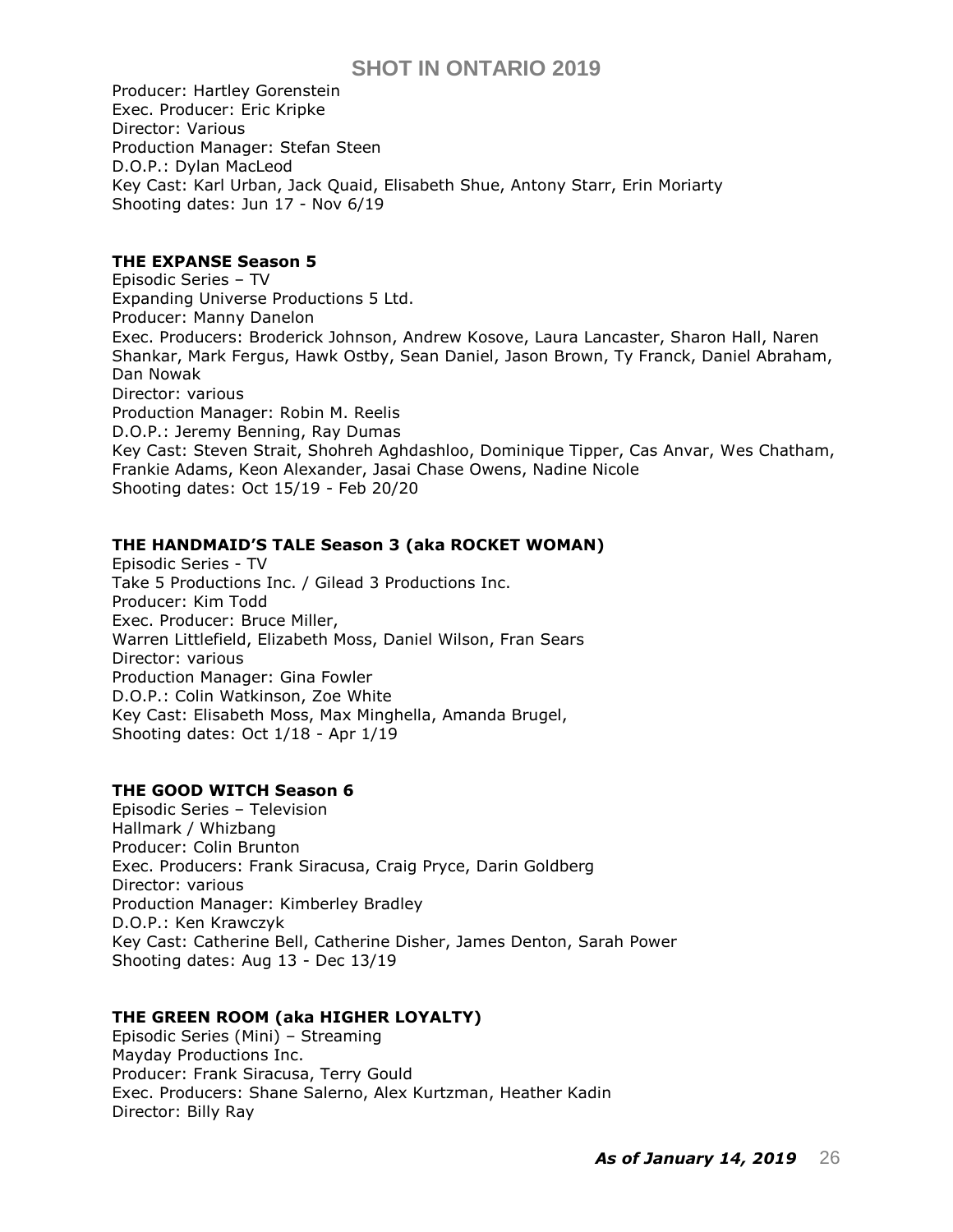Production Manager: Shauna Jamison D.O.P.: Elliot Davis Key Cast: Jeff Daniels, Brendan Gleeson Shooting dates: Nov 7/19 - Feb 11/20

## **THE NEXT STEP Season 7**

Episodic Series – Television Temple Dance VIII Productions Ltd. Producer: Laurie McLarty Exec. Producers: Ivan Schneeberg, David Fortier, Rachael Shaefer, Karen McClellan Director: Various Production Manager: Kirsten Scollie D.O.P.: Mitchell T. Ness Key Cast: [Victoria Baldesarra,](https://pro.imdb.com/name/nm5249795/) [Brittany Raymond,](https://pro.imdb.com/name/nm5250845/) [Trevor Tordjman,](https://pro.imdb.com/name/nm5251583/) [Isaac Lupien,](https://pro.imdb.com/name/nm2786789/) [Alexandra](https://pro.imdb.com/name/nm2542118/)  [Beaton](https://pro.imdb.com/name/nm2542118/) Shooting dates: Jul 22 - Sep 13/19

### **THE QUEEN'S GAMBIT**

Episodic Series – Streaming Netflix Producer: Wanda Chaffey Exec. Producer: William Horberg Director Scott Frank Production Manager Cathy Lang D.O.P.: Steven Meizler Key Cast: Moses Ingram, [Chloe Pirrie,](https://pro.imdb.com/name/nm4006608/) [Anya Taylor-Joy,](https://pro.imdb.com/name/nm5896355/) [Janina Elkin,](https://pro.imdb.com/name/nm2276542/) [Rebecca Root,](https://pro.imdb.com/name/nm2340289/) [Christiane Seidel](https://pro.imdb.com/name/nm2554097/) Shooting dates: Aug 26 - Aug 31/19

### **THE TRICKSTER Season 1**

Episodic Series (Mini) – Television Sienna Films / CBC Producer: Matt Code Exec. Producers: Jennifer Kawaja, Julia Sereny Director: Michelle Latimer Production Manager: Deborah Marks D.O.P.: Steve Cosens Key Cast: [Joel Oulette,](https://pro.imdb.com/name/nm10126652/) [Crystle Lightning,](https://pro.imdb.com/name/nm0510021/) [Kalani Queypo,](https://pro.imdb.com/name/nm0703398/) [Anna Lambe,](https://pro.imdb.com/name/nm9268179/) [Nathan Alexis](https://pro.imdb.com/name/nm5367630/) Shooting dates: Aug 26 - Nov 5/19

### **TINY PRETTY THINGS Season 1**

Episodic Series - Streaming On Point Peacock Inc. / Netflix Producer: Carrie Mudd Exec. Producers: Michael Maclennan, Deborah Henderson, Jordanna Fraiberg Director: Gary Fleder/Various Production Manager: Chris Danton D.O.P.: Luc Montpellier Key Cast: Shaun Benson, Brennan Clost, Barton [Cowperthwaite,Bayardo De Murguia,](https://pro.imdb.com/name/nm0072648/)  [Damon J. Gillespie](https://pro.imdb.com/name/nm0072648/) Shooting dates: Aug 6 - Dec 12/19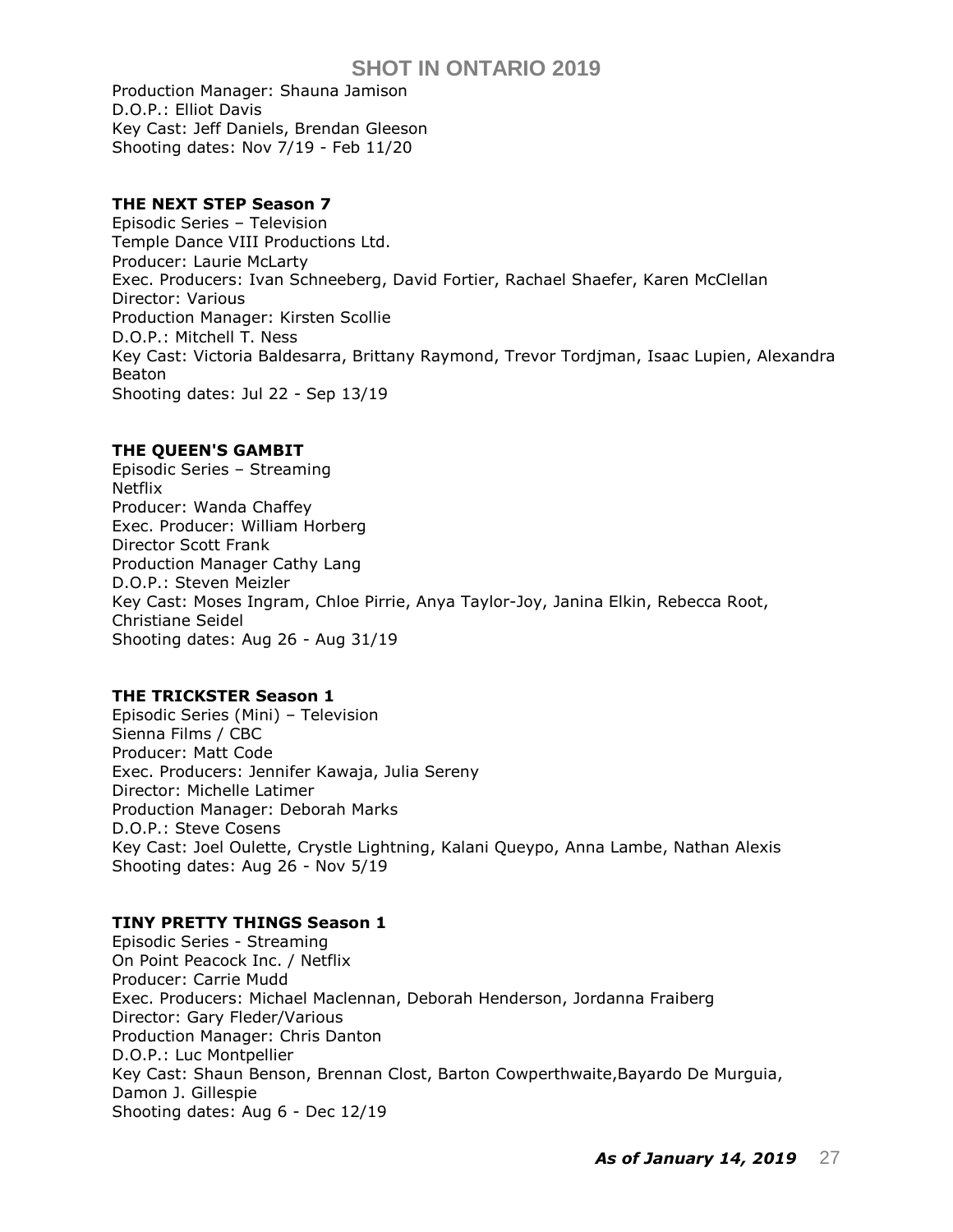### **TITANS Season 2 (aka FREEBIRDS)**

Episodic Series - Streaming New Media / Warner Bros. Television Producer: Michael Wray Exec. Producer: Greg Walker Director: Various Production Manager: Mark Reid D.O.P.: Boris Mojsovski Key Cast: [Teagan Croft,](https://pro.imdb.com/name/nm7509279/) Brenton Thwaites, Anna Diop, Ryan Potter, Alan Ritchson Shooting dates: Mar 20 – Oct 8/19

### **UMBRELLA ACADEMY Season 1 (aka MERCURY)**

Episodic Series - Streaming Universal Content Productions Producer: Ted Miller Exec. Producers: Steve Blackman, Jeff F. King Director: various Production Manager: Lisa Perone D.O.P.: Craig Wrobleski, Neville Kidd Key Cast: Ellen Page, Tom Hopper, [David Castañeda, Emmy Raver-Lampman, Robert](https://pro.imdb.com/name/nm3244078/)  [Sheehan](https://pro.imdb.com/name/nm3244078/) Shooting dates: Jun 17 - Nov 15/19

### **UNTOLD STORIES OF THE ER**

Episodic Series – TV Bristow Global Media / GRB Studios Producers: David Massar, Corinna Lehr, Daniela Battistella Exec. Producers: David Massar, Karen Markuze Director: Robert Wilson, Romeo Candido Production Manager: Robert Fisher D.O.P.: Zach Williams Key Cast: n/a Shooting dates: May 22 - Jul 3/19

### **UP IN THE AIR**

Episodic Series - TV Beachwood Canyon Productions Inc. / DHX Media Producer: Frank van Keeken Exec. Producers: Frank van Keeken, Andrew Barnsley, Ben Murray Director: various Production Manager: David Lowe D.O.P.: Milan Podsedly Key Cast: Morgan Wigle, Helena Marie, Shawn Thompson Shooting dates: Jun 7 - Jul 21/19

## **UTOPIA FALLS Season 1**

Episodic Series – Streaming Sonar Entertainment Exec. Producers: Andrea Gorfolova, Ashley Rite, R.T. Thorne, Joseph Mallozzi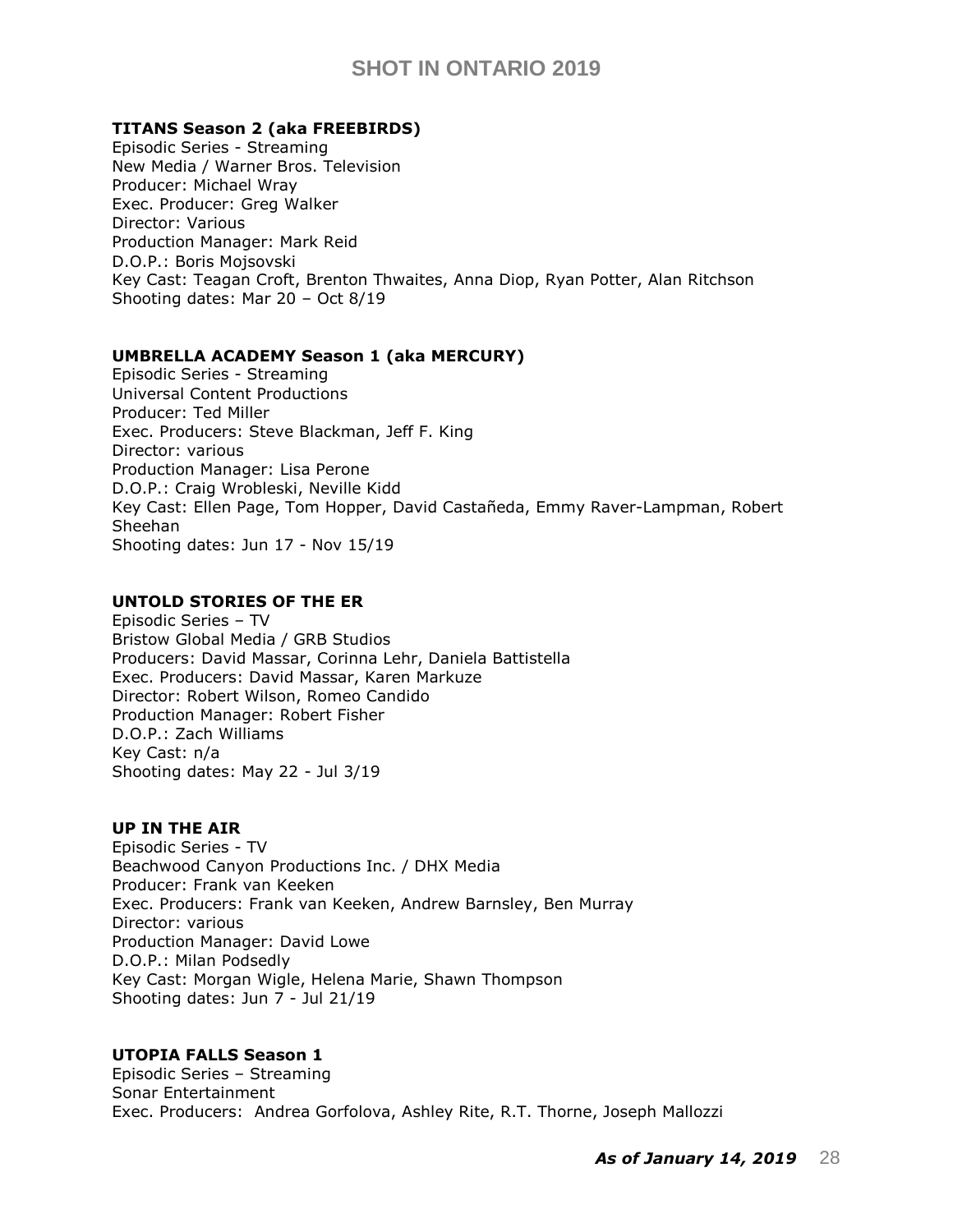Line Producer: Robbie David Director: various Production Manager: Catherine Lang D.O.P.: Samy Inayeh Key Cast: Robyn Alomar, Akiel Julien, Robbie Graham-Kuntz, Humberly González, Phillip Lewitski Shooting dates: Mar 25 - Jun 25/19

## **WHAT WE DO IN THE SHADOWS Season 2**

Episodic Series – TV Shadows S2 Television Productions Inc. Producer: Derek Rappaport Exec. Producers: Scott Rudin, Garrett Basch, Eli Bush, Jemaine Clement, Taika Waititi, Paul Simms Director: Kyle Newacheck Production Manager: Zach Hagen D.O.P.: D.J. Stipsen Key Cast: Kayvan Novak, Harvey Guillen, Natasia Demetriou, Matt Berry, Mark Proksch Shooting dates: Oct 15 - Dec 20/19

## **WHEN HOPE CALLS**

Episodic Series - TV Hallmark Producer: David Anselmo Exec. Producer: [Susie Belzberg,](https://pro.imdb.com/name/nm7314093/) [Brian Bird,](https://pro.imdb.com/name/nm0083349/) Eric Jarboe, [Brad Krevoy](https://pro.imdb.com/name/nm0471097/) Director: various Production Manager: Kym Crepin D.O.P.: Russell Goozee Key Cast: [Morgan Kohan,](https://pro.imdb.com/name/nm6974139/) [Jocelyn Hudon, Ryan-James Hatanaka, Greg Hovanessian, Wendy](https://pro.imdb.com/name/nm6749397/)  [Crewson](https://pro.imdb.com/name/nm6749397/) Shooting dates: May 27 - Aug 27/19

## **WORKIN' MOMS Season 4**

Episodic Series - TV Workin' Moms Productions IV ULC Producer: Jonathan Walker Exec. Producers: Catherine Reitman, Philip Sternberg Director: various Production Manager: Cynthia Graves D.O.P.: Kristen Fieldhouse Key Cast: [Catherine Reitman,](https://pro.imdb.com/name/nm0718642/) [Dani Kind,](https://pro.imdb.com/name/nm1595023/) [Juno Rinaldi, Philip Sternberg, Ryan Belleville](https://pro.imdb.com/name/nm0748634/) Shooting dates: Jul 15 - Aug 30/19

### **ZEUS**

Episodic Series - Streaming Netflix Producers: Steve Wakefield, Brook Worley Exec. Producers: Steven S. DeKnight Director: various Production Manager: Michael Stoyanov D.O.P.: Danny Ruhlmann